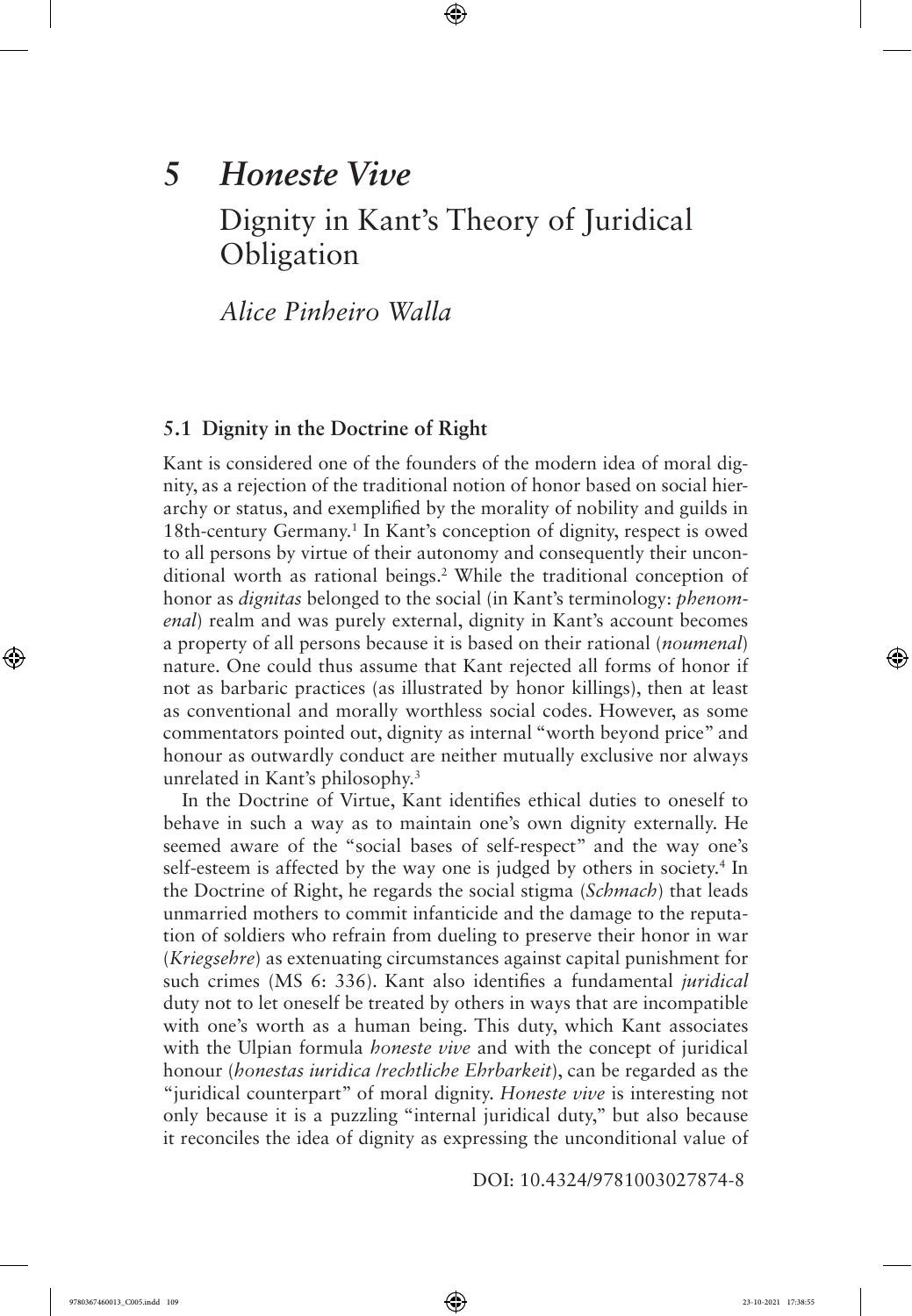human beings with the requirement to assert this worth in our external relations with other persons, thereby bridging the gap between intrinsic worth and outward conduct. Further, *honeste vive* also helps us better understand the overall project of the Doctrine of Right, namely, a theory of juridical obligation.

⊕

In the Introduction of the Doctrine of Right, $<sup>5</sup>$  Kant provides a general</sup> division of *duties of right* (*Rechtspflichten*) 6 and *rights* (*Rechte*). In his division of duties of right, Kant uses three maxims from the *corpus iuris civilis*, also known as the *Code of Justinian*, to refer to each of the three juridical duties he identifies. These principles are traditionally attributed to the Roman jurist Ulpian.<sup>7</sup> Since these "Ulpian maxims" have played an important role in the history of jurisprudence, this is probably why Kant chose them to illustrate his division of legal duties: "one can follow Ulpian in making this division if a sense is ascribed to his formulae which he may not have thought distinctly in them but which can be explicated from them or put into them."

Be an honorable human being (*honeste vive*). Rightful honor (*honestas iuridica*) consists in asserting one's worth (*Werth*) as a human being in relation to others, a duty expressed by the saying, "Do not make yourself a mere means for others but be at the same time an end for them." This duty will be explained later as obligation from the right of humanity in our own person (*Lex iusti*).<sup>8</sup>

Kant renders the Ulpian maxim *honeste vive* as the imperative "be an honorable human being!" (*sei ein rechtlicher Mensch!*), whereas the duty is called rightful honour (*honestas iuridica/rechtliche Ehrbarkeit*) in affirming one's dignity in relation to other persons. One should not *make oneself* a mere means for others but be at the same time an end for them.

There is a striking similarity between *honeste vive* and the second formulation of the categorical imperative, the "Formula of Humanity" of Kant's *Groundwork*: "so act that you use humanity, in your own person as well as in the person of any other, always at the same time as an end, never merely as a means" (GMS IV: 429). Several questions arise: why is *honestas iuridica* necessary if we already have a duty not to treat ourselves and others as a mere means, but always also as ends? When others already have an ethical duty to regard us as an end, having *to make* ourselves an end for others seems superfluous. Secondly, making ourselves an end for others seems impossible, since from an ethical perspective ends must always be freely adopted as a condition for genuine moral worth. I must voluntarily make your person into an end for myself, but it doesn't make sense for you to force me to adopt that end. No one else cannot do "the willing" for me. Although I may very well *try* to make myself an end for someone, for example, by persuasion or reminding them of their duties, it's ultimately their free choice to adopt this end. Thirdly, in the

⊕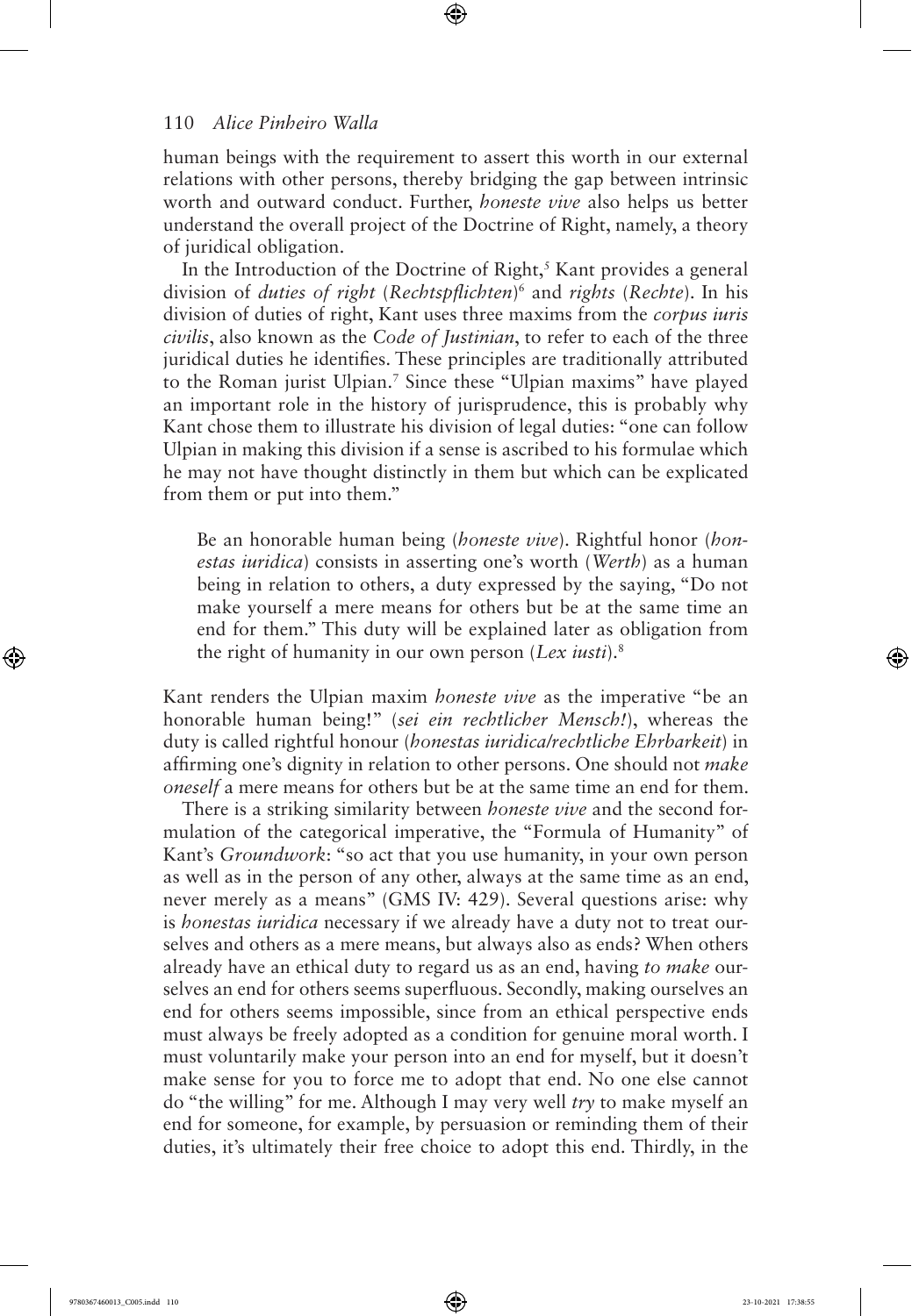*Groundwork* we have the reference to the *end of humanity* in our person, while in *honeste vive*, the ground of the obligation lies in the *right* of humanity in our person. What is the difference between the end of humanity and the right of humanity? Are these two notions interrelated? Finally, *honestas iuridica* also refers to the idea of the worth (*Werth*) of a human being, which is strongly reminiscent of the idea of dignity (*Würde*) of the *Groundwork*. Is Kant appealing to the same notion (the dignity of human beings) in both cases, and, if so, is there a difference between the two?

⊕

Dignity is important for both ethics and right. It epitomizes the idea that persons have a special status that prohibits treatment that befits only *things*. However, Kant does not simply apply the notion of moral dignity of his ethical works to his legal writings. The way he uses the idea of dignity in the Doctrine of Right is evidence against what can be called "applied ethics" interpretations of that work, namely, the assumption that Kant's legal-political thought is a mere extension of his ethical theory, as opposed to a related, and yet to a certain extent independent, area of his thought.

Central for Kant's theory of obligation in general is the idea that all obligation is ultimately *self-imposed*. We first encounter this idea in Kant's moral theory. "Self-legislation" is the fundamental tenet of Kant's theory of autonomy. The binding force of our moral duties stems from the fact that their underlying principle, the moral law, arises from our own law-giving reason. My argument is that Kant seeks for the domain of external laws something *analogous* to the structure of self-legislation in the moral domain in order to account for the possibility of juridical obligation. Juridical obligation must also qualify as self-imposed, albeit in a different way as ethical obligation. For juridical obligation to qualify as "self-imposed" we need public institutions and representative government that enable what I will call "omnilaterality." Omnilaterality is the juridical analogue of universality in the ethical domain. As I will explain later, the role of omnilaterality is to enable the second-order legal relations that are absent in innate right and private rights in the state of nature. These second-order legal relations are the authority (power) to interpret rights and coerce in a *binding* manner and the corresponding duty (liability) to bear what is imposed by the authority. Only then we have full-fledged juridical obligation.

The juridical domain adopts an *external* perspective on freedom; therefore, it also requires an external perspective on dignity, which leads us to the idea of the *right* of humanity in our person and of rightful honour. External freedom concerns the principles regulating our conduct in regard to others, more specifically, what we can rightfully impose on them (or not) and they have a duty to bear (or not). The agent's motive is secondary in that case. As we will see, the right of humanity in our person expresses the idea that no one has the authority to impose a juridical

⊕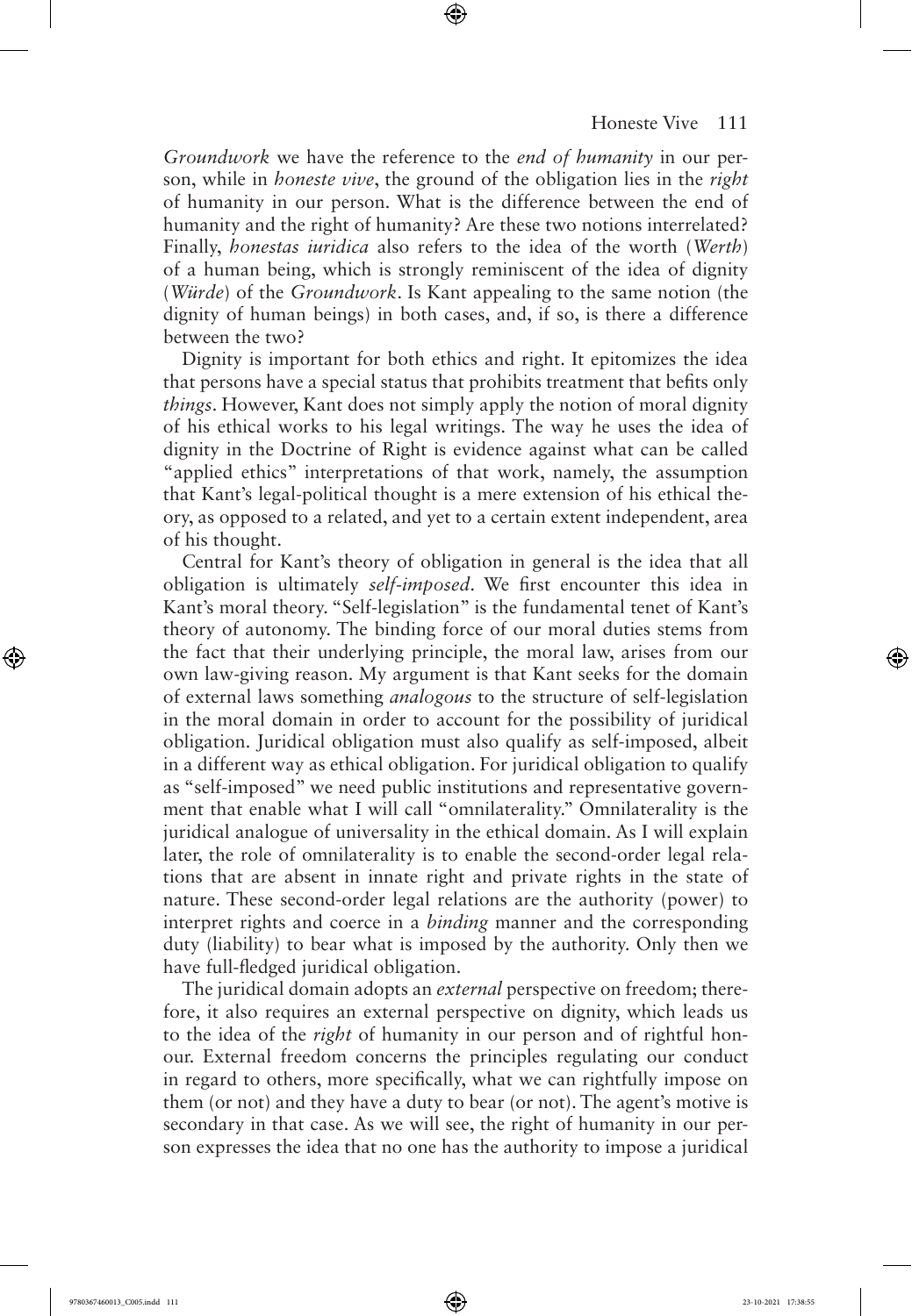obligation on another unless a legally relevant deed has been performed that creates such an obligation. A positive juridical obligation creates an asymmetry between individuals that is only morally possible if they have voluntarily agreed to enter such legal relations with each other. The idea is thus that, as a starting position, we are free from positive juridical obligations towards others.

⊕

In contrast, internal freedom *additionally* requires a specific attitude from the agent. This is why ethical duties refer to the *end* of humanity in our person. Only the agent can bring herself to adopt a principle internally. The formula of humanity of the *Groundwork* commands us not to treat humanity in ourselves and others as mere means but at all times also as ends in themselves. *Honeste vive*, in turn, requires not to make oneself a mere means *to others* but to make ourselves *also an end for them*. Because *honeste vive* is a duty of right and concerned with external actions, primarily relevant is not the quality of the maxims of those we interact with (which is always beyond our control), but their actions towards us.<sup>9</sup>

One could object that when I strive to make myself an end for someone, I expect not merely a certain external treatment, but also the *attitude* of someone who genuinely regards me as among her ends. This internal commitment would be reflected in the person's overall external behavior towards me and seems therefore more desirable than merely aiming at external actions.<sup>10</sup> Because the formula of humanity is a purely internal principle of willing,<sup>11</sup> that is, it concerns the quality of our maxims and the voluntary adoption of morally required ends, it cannot be externally imposed on the agent without dissipating its ethical value. In contrast, one can very well demand respectful treatment from others, regardless of their motives for compliance.

Although it is an internal principle, *honeste vive* has a clear reference to our external interactions with others: the subject must assert her own worth in relation to others and provide them with an incentive to treat her as an end in herself. There is no mention that the agent always must do this from an ethical motive; her exercise of self-assertion or boundary setting is sufficient for satisfying the duty. Compliance with a juridical duty from the awareness that it is a duty to do so would add an additional, ethical dimension to the performance, and moral worth from *an ethical perspective*.

One could argue that when complying with *honeste vive* does not involve an ethical motive, the action has no moral worth.<sup>12</sup> This is misleading. "No moral worth" is the moral valence Kant attributes to the failure to act from the correct motive in the case of ethical duties. However, a duty is juridical when the agent is *permitted* to act from a motive other than respect for the moral law without compromising her obligation. If so, the evaluative standard for successful compliance with juridical duties must be different from ethical ones. To interpret the lack of a moral motive as a "failure" only makes sense from a purely ethical

⊕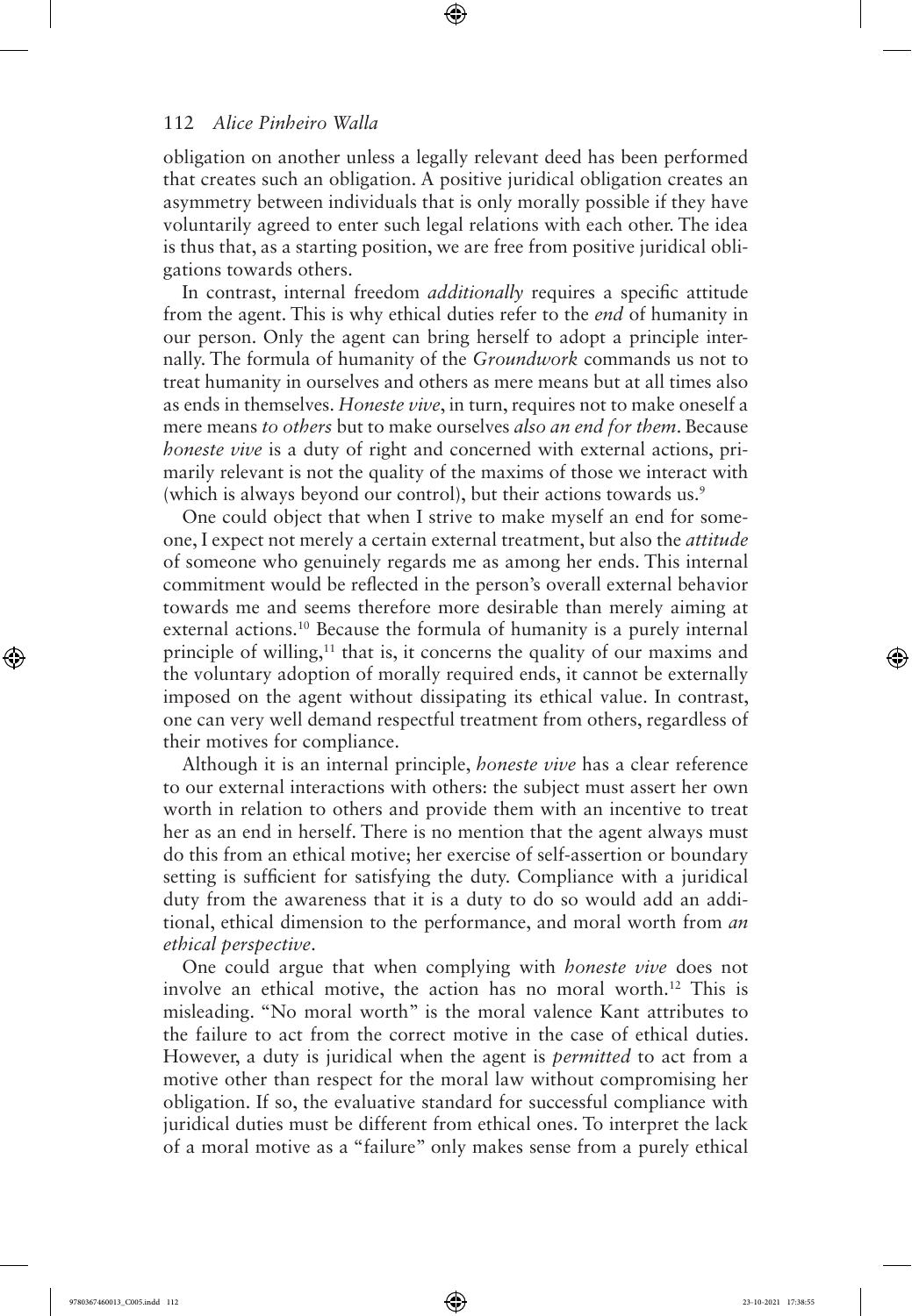perspective, which rules out any motives other than the moral motive. I will call the worth characteristic of compliance with juridical duties "the dignity of rightful honour." Our status as persons also requires that we uphold dignity externally, regardless of whether we do so from an ethical motivation. If so, there is a sense in which external conduct can be "dignified" and we can and indeed should externally signal our dignity to others. Later, I will explain the compliance with the duty of rightful honor as the affirmation of the content of the only innate right.

⊕

Kant's remarks on *honeste vive* are strongly reminiscent of his discussion of self-respect in the doctrine of virtue.<sup>13</sup> There, he suggests that the consciousness of one's moral personhood leads not only to the consciousness of a worth beyond our mere animal nature, but also of one's equality with all other rational beings. The awareness of one's equality with other persons insofar as we are all subject to moral-practical reason is also the source of the positive requirement to demand respect (*Achtung*) from others. It also gives rise to a duty of self-esteem, which prohibits servile, selfabasing behavior as a means of gaining favor in the eyes of others. Here the ethical motive of the agent ("the consciousness of one's sublime moral predisposition") is crucial for satisfying the moral requirement (MS 6: 434–5).

The difference between self-esteem as an ethical duty and rightful honor as an internal juridical duty is what I will call their "direction of fit," for lack of a better term. While the form of one's maxims is the locus of ethical duties, juridical duties have to do with whether a certain external action can be rightfully imposed on the subject, who then has a juridical duty to bear it. In ethical duties the moral necessity of the action is located internally, in the form of one's maxim (whether it qualifies for universal law-giving). In juridical duties, the moral necessity of the action arises from an interpersonal legal relation (someone or an institution with the power to bind and a person who has the corresponding duty to bear). The internal juridical duty *honeste vive* expresses *a lack* of an external authority to bind and consequently the *absence* of one's juridical duty to bear.

The maxim of a servile, self-abasing agent could be formulated as "I will minimize my own worth when necessary to please others." A servile person has adopted a maxim of subordinating her dignity to a non-moral end; she is *instrumentalizing* herself. However, such a maxim cannot be universalized without contradiction; a rational agent cannot *will* to throw away her inner worth for the sake of some inclination. The agent is thus morally prohibited from making such use of her own person as a means to gain the favor of others. This entails the positive requirement to adopt a maxim that logically *contradicts* the impermissible maxim of servility, i.e., *a maxim of self-esteem*. Therefore, the ethical duty of selfesteem arises as a "response" to an impermissible maxim of action. The ethical requirement "fills in" the normative space of the immoral maxim we ought to reject.

⊕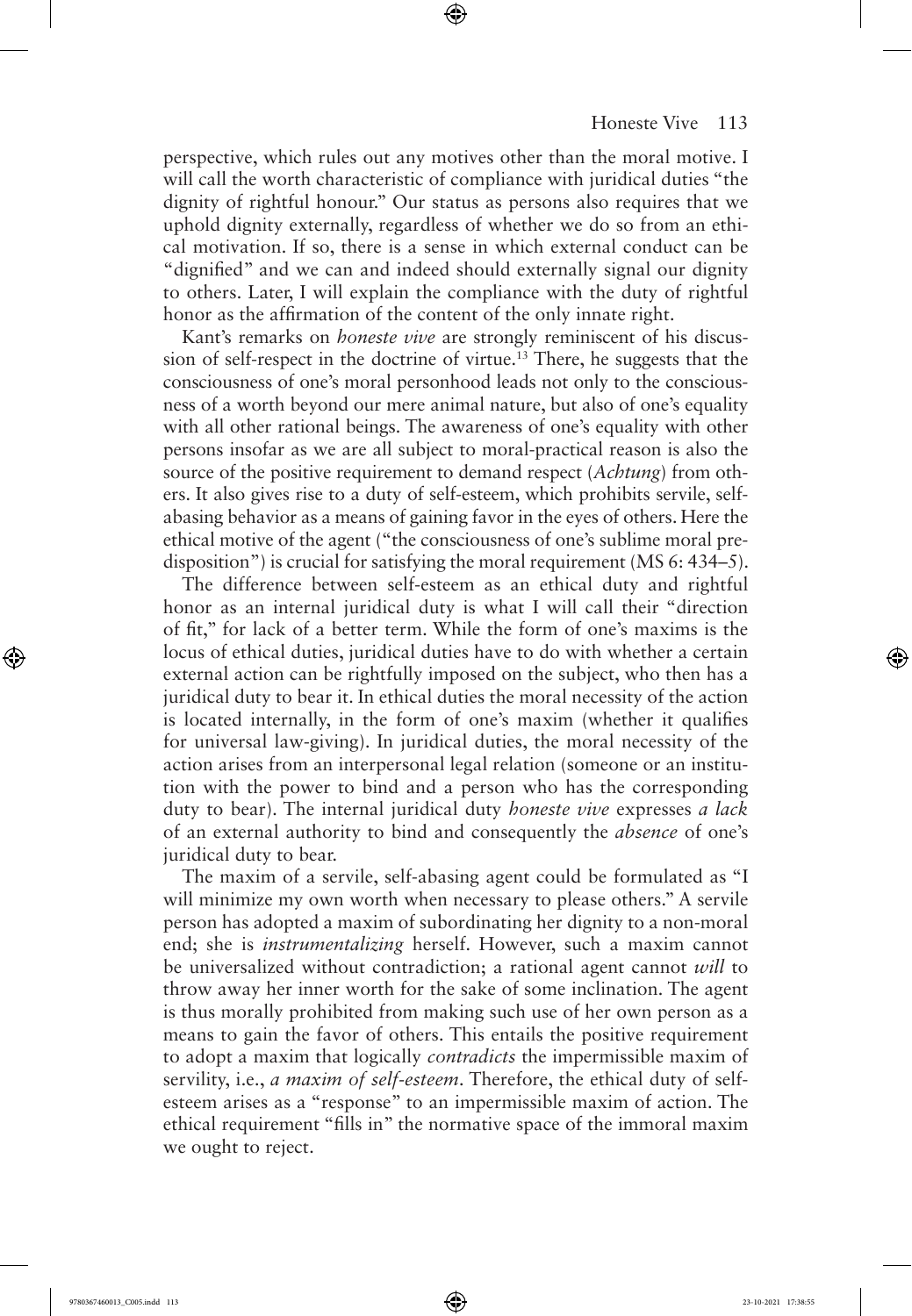In contrast, *honeste vive* is a juridical duty because it presupposes a conception of *what one has the authority to impose on another*. The duty of rightful honor requires the agent to resist treatment she has no juridical duty to accept. The "lack of obligation" is thus the basis of the agent's demand for respectful treatment from others. The idea is that one's dignity as a juridical person, one's *honestas iuridica*, is a person's deontological "default position." All things equal, one has no juridical duty to endure treatment from others that negates one's juridical dignity. This entails the requirement to adopt an external conduct that asserts one's juridical personality, that is, to *signal* to others that one is neither a mere thing nor guilty of conduct that would warrant external impositions from others. Therefore, *honestas iuridica* is a condition of "juridical blamelessness." In order to understand why, we must have a closer look at the correlate notion to rightful honor, namely, the only innate right (section 5.2).

⊕

*Honeste vive* is an internal juridical duty because it is the correlate duty of the only innate right. Kant calls innate right the "internal mine," because it belongs to me originally. Unlike all other external things I can call mine, innate right has not been acquired. We are born with it. My view is that Kant understood innate right negatively, not as a positive "right to freedom" but instead as a *lack of juridical obligation*, i.e., a *liberty*. This lack of obligation does not lead to a Hobbesean "right to everything," because the limiting condition of my liberty-right is the equal libertyright of all other persons, whom in turn I also lack the power to bind.<sup>14</sup>

Although *honeste vive* is a duty of right, it only binds *internally*, that is, it obligates the person herself. But this is precisely *its great advantage*. Imagine a scenario devoid of public authority in which all persons equally possess innate right and have not yet performed any legally relevant deeds (*Fakta*) that create further legal obligations. We are thus considering persons in that juridical default position, without any additional acquired rights. In such a scenario no one has the authority to bind, that is, to impose an external obligation on another (that they would be obliged to bear) just by virtue of one's innate right. Since there is yet no external obligation proper (only liberty)<sup>15</sup> juridical obligation can only be internal at this stage, binding only the innate right-holder *herself*. Therefore, there are very good methodological reasons for starting with an internal juridical duty as a normative starting point.

The interpersonal juridical obligation *vacuum* of this original rights scenario, which Kant associates with *lex iusti*, only allows persons to appeal to their innate right to demand independence from the constraints of others when they overstep their authority. To appeal to this innate right amounts to demanding treatment in accordance with the worth of a human being from a juridical perspective, that is, to satisfy the duty of rightful honor.<sup>16</sup> The internal duty to oneself expressed by innate right is none other than what is already included in the only original right. "To live honorably" in a juridical sense is thus to affirm one's own status

⊕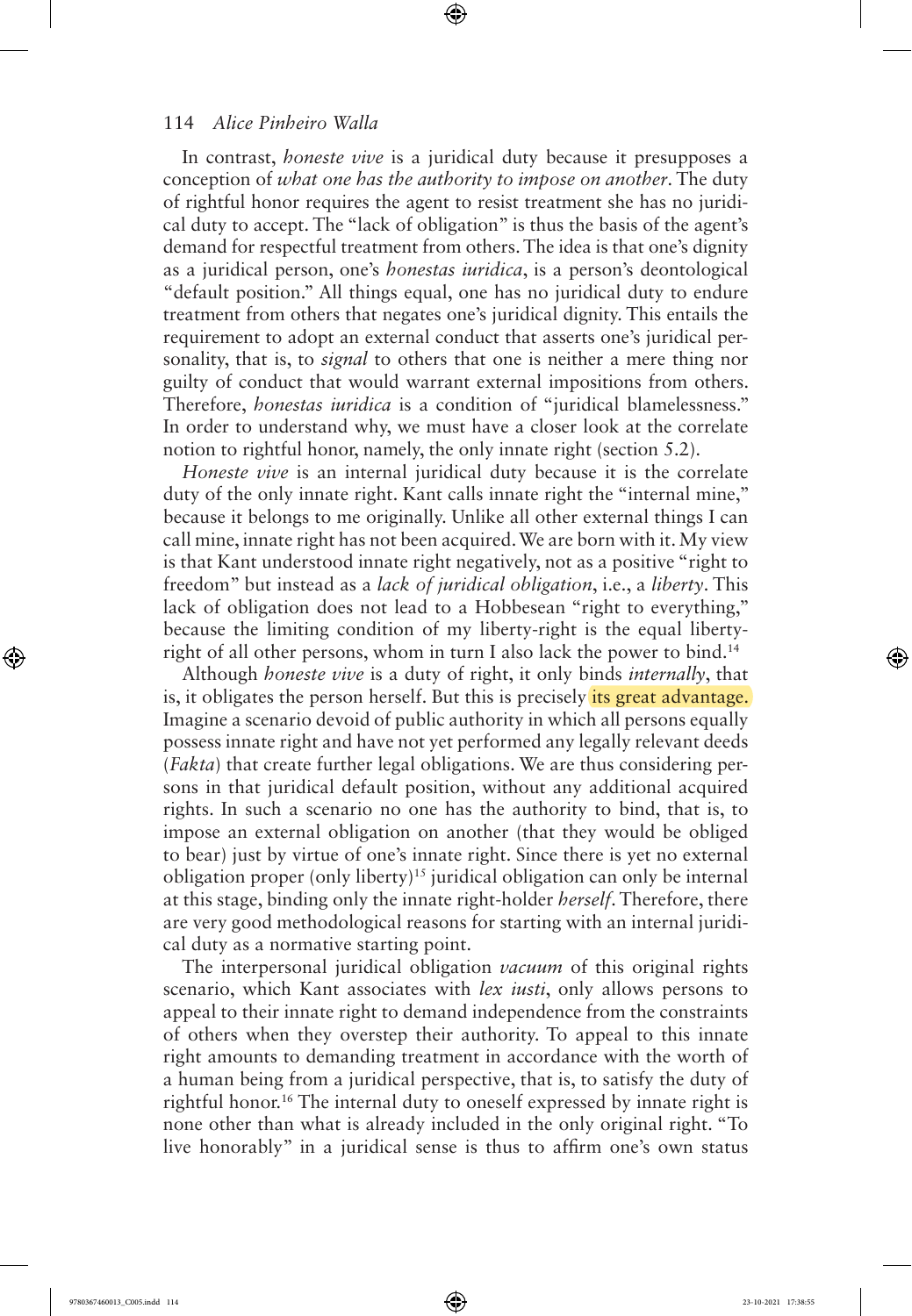as a subject of rights in regard to others. As it will become clear in the course of my discussion, *honeste vive* plays a crucial methodological role for understanding juridical obligation in general, the specific normative problems arising from acquired rights, and ultimately the need for a condition of public justice.

⊕

In the next section, I will analyse the relationship between *honeste vive* and the only innate right in more detail. Understanding why Kant associates innate right with juridical blamelessness (*Unbescholtenheit*) will make clear why innate right should be understood as a liberty-right, and not as a claim-right against others. Consequently, it will also help us understand why rightful honour should be understood as the affirmation of the content of innate right.

# **5.2 The Only Innate Right as Juridical Blamelessness (***Unbescholtenheit***)**

Kant defines the only innate right as follows:

Freedom (independence from the necessitating choice (*nötigender Willkür*) of another) in so far as it can coexist with the freedom of every other in accordance with a general law (*allgemeines Gesetz*), is this sole original right which every one has by virtue of their humanity. (…) Innate equality, that is, the independence not to be bound by others to more than they can mutually bind each other; hence the quality to be one's own master (*sui iuris*), similarly to that of a blameless person (*eines unbescholtenen Menschen*, *iusti*), because he, before any legal act, has done no one wrong (*weil er, vor allem rechtlichen Akt, keinem Unrecht getan hat*).

(MS 6: 237–8, my translation)

Why does Kant compare the only original right with the quality of a blameless person (*eines unbescholtenen Menschen, iusti*)? *Unbescholten* is someone who has committed no wrong from a juridical perspective. It presupposes the idea that one must be regarded as innocent until proven guilty.<sup>17</sup> Innate right is therefore connected with the idea of "the right to a good name," as the quality of being *beyond reproach* from a legal perspective. We are all born blameless: no one's mere existence in this world constitutes in itself a wrong. Therefore, one must be considered blameless until it can be proven that one has done something that warrants losing one's default blamelessness. For this reason, the burden of proof (*onus probandi*) lies not with the accused, but with her accuser, and in this matter the accused can appeal to her innate right (MS VI: 238). That every person has an innate right to be deemed honorable until the contrary has been proven was not generally accepted in Kant's time. One could be considered "infamous" due to one's birth, for instance, if one was born

⊕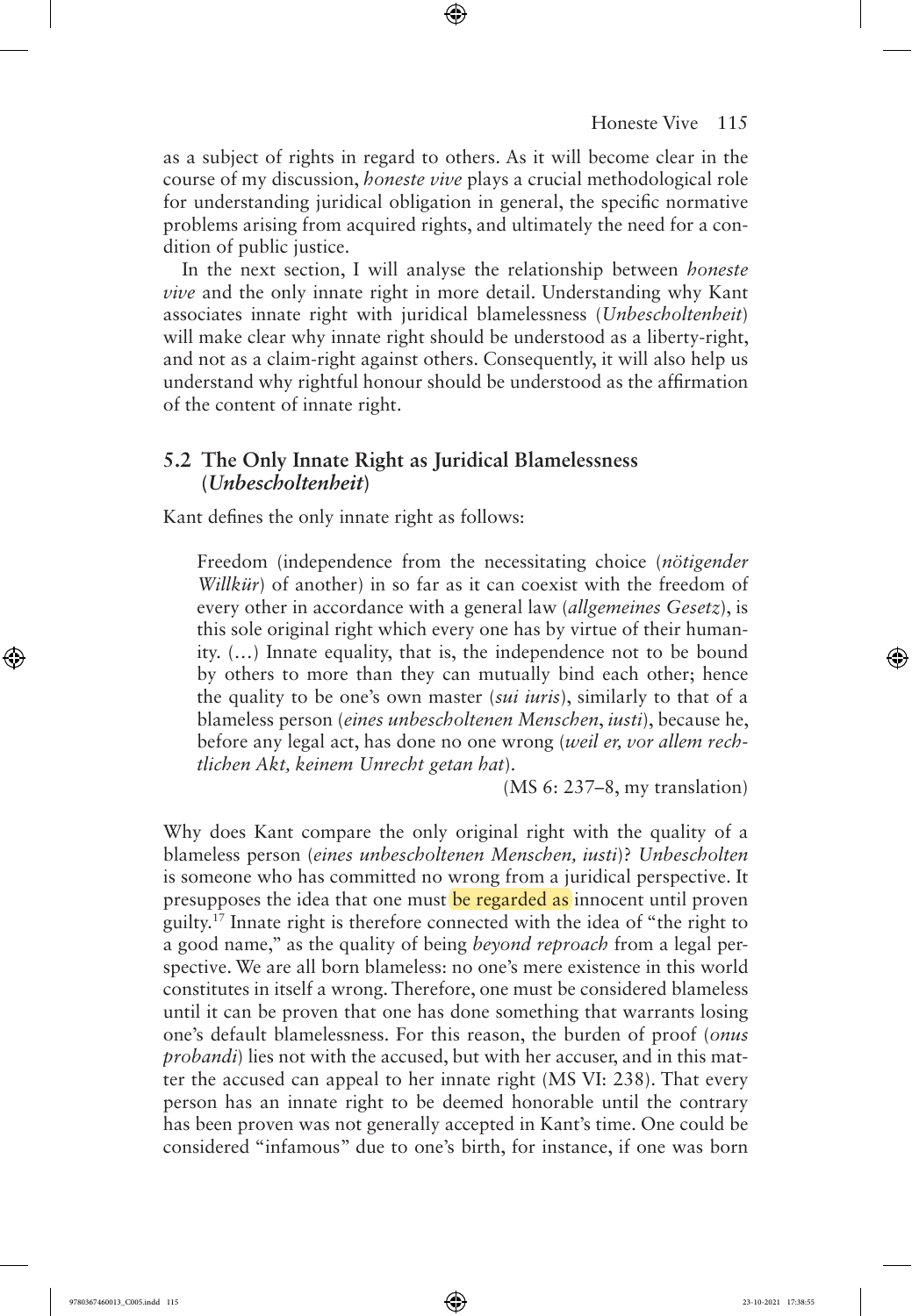"out of wedlock" or was an illegitimate child.<sup>18</sup> The concept of infamy itself goes back to Roman Law.<sup>19</sup> Gottfried Achenwall, a leading jurist in Kant's lifetime whose textbook Kant used in his lectures on natural law theory,<sup>20</sup> considered infamy already in the state of nature (which he calls the "absolute condition") as resulting from actions that violate perfect duties. According to Achenwall, a person can be made infamous through the contempt of another,<sup>21</sup> although he rejected the view that one's birth can be a violation of perfect duties independently from one's deeds.<sup>22</sup>

⊕

There is an important link between the original right to be considered juridically blameless and independence from the constraining choice of others. This connection consists in the idea that in the state of nature only a legally relevant *deed* of the agent can create a *positive* legal obligation (*Verbindlichkeit*).<sup>23</sup> Kant associates *honeste vive* with *lex iusti*, that is, the modality of right that corresponds to the category of possibility (*Möglichkeit*).<sup>24</sup> In the *Critique of Pure Reason*, the three categories of modality (possibility, reality and necessity) "add nothing to the concept to which they are attached as predicates to specify the object, but instead express only the relation to the capacity of cognition" (KrV III:186/B 266), in other words, they refer to the *mode of cognition*. In the doctrine of Right, the categories of modality correspond to the three *leges* or conditions of right (*lex iusti*, *lex iuridica* and *lex iustitiae distributivae*). Kant's use of the categories of modality in the Doctrine of Right expresses the way a right is able to impose a corresponding juridical obligation on other persons.<sup>25</sup>

My view is that the only innate right is best understood as a *liberty right*. In the lack of legally relevant deeds it is not possible to impose a juridical obligation on another, since no one can positively bind another person on the basis of innate right alone. All we have is *independence* from the arbitrary choice of another in the sense of "no duty" to defer to their judgment about what one should do (the limiting constraint is that one's choice does not violate other's equal "no duty" to abide). *Lex iusti* is thus a condition of right characterized by radical liberty, that is, the mutual lack of authority to impose a positive obligation on one another. As a *default* position, I have *no duty of right not to act* as I see fit, as long as my action is externally compatible with the equal innate right of others, in accordance with a general law. "Compatible with the equal innate right of others" is any action that does not diminish or take away what is theirs (whether they like the action or not). This is a purely negative criterion. For instance, Kant stresses that on the basis of innate right, one is allowed as a matter of right (but not always as a matter of ethics) to communicate one's thoughts to others, to tell them something or even promise something to them regardless of whether it is false or insincere, since it is up to them whether to believe one or not (MS 6: 238). Kant's deliberate choice of ethically contentious actions as examples of authorizations implicit in innate right highlights that the relevant criterion of

⊕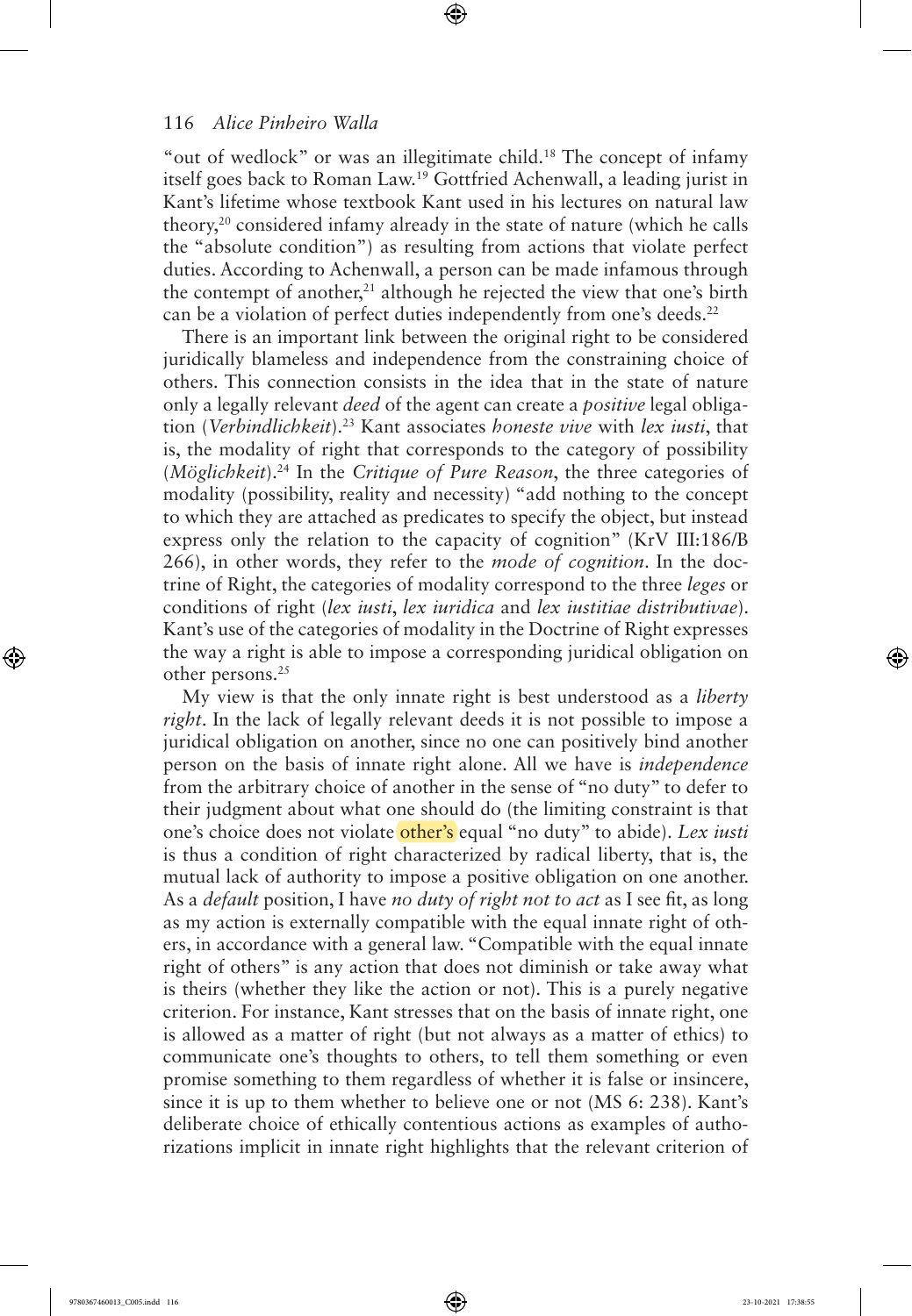juridical permissibility is purely *external*: these actions do not deprive others of what is theirs. This side constraint itself is an implication of radical equal liberty: if you cannot bind me, neither can I bind you. The reciprocity is purely negative and expresses no more than the equal lack of authority to *asymmetrically* obligate another person juridically.

⊕

A voluntary deed is like moving the first piece on the chessboard. It initiates the juridical obligation game. This is why no one can bind me (i.e., impose a positive duty of right on me) independently of any legally relevant deeds on my part, i.e., until I voluntarily enter an agreement with another person that creates a duty towards that specific person. A legally relevant deed is an external action that creates a claim against another person or that puts me under obligation towards another person. This legal relation introduces an asymmetry that did not exist in a purely innate right scenario: I now owe you something you can rightfully claim from me. Your right and my corresponding obligation must be thus *acquired* and are not things we are born with. We have thus left behind the domain of "mere" innate right, in which acquired rights were merely *possible*, and have entered the domain of acquired rights,<sup>26</sup> where a concrete constellation of subjective rights will emerge from individuals' voluntary interactions with each other.<sup>27</sup>

#### *5.2.1 Innate Right and* **Honeste Vive**

In this section, I will explain how innate right relates to *honeste vive*, the internal juridical duty of rightful honor. How can a right that entails a mere liberty in regard to others bind the subject who has the right of humanity in her person to live honorably, that is, not to let herself become a mere means to others but also an end to them?

As the table of the "division of the objective relation between law and duty" (MS 6: 240) shows, the right of humanity in our own person corresponds to a *perfect* duty and a duty *against oneself*; this means that it primarily binds the right-holder herself. This sounds at first like an unnecessary complication. Why not say that the right of humanity in my person binds all others to treat me not as a mere means but also as an end for them? Why do we need to posit an internal juridical duty to *oneself* in order to demand a certain behavior from others, while all other juridical duties are external? There are good reasons for postulating an internal duty of right. *Honeste vive* is a duty arising from the right of humanity in our person. This right is none other than the only innate right. Let us thus go back to innate right for a moment.

Consider the normative implications of overstepping the boundaries of another person's liberty. For the sake of the argument, let us assume that there are no acquired rights involved. All we have is the original liberty right not to be bound by the necessitating choice of others. Imagine that you are going on a walk and that I block your way and refuse to let you

⊕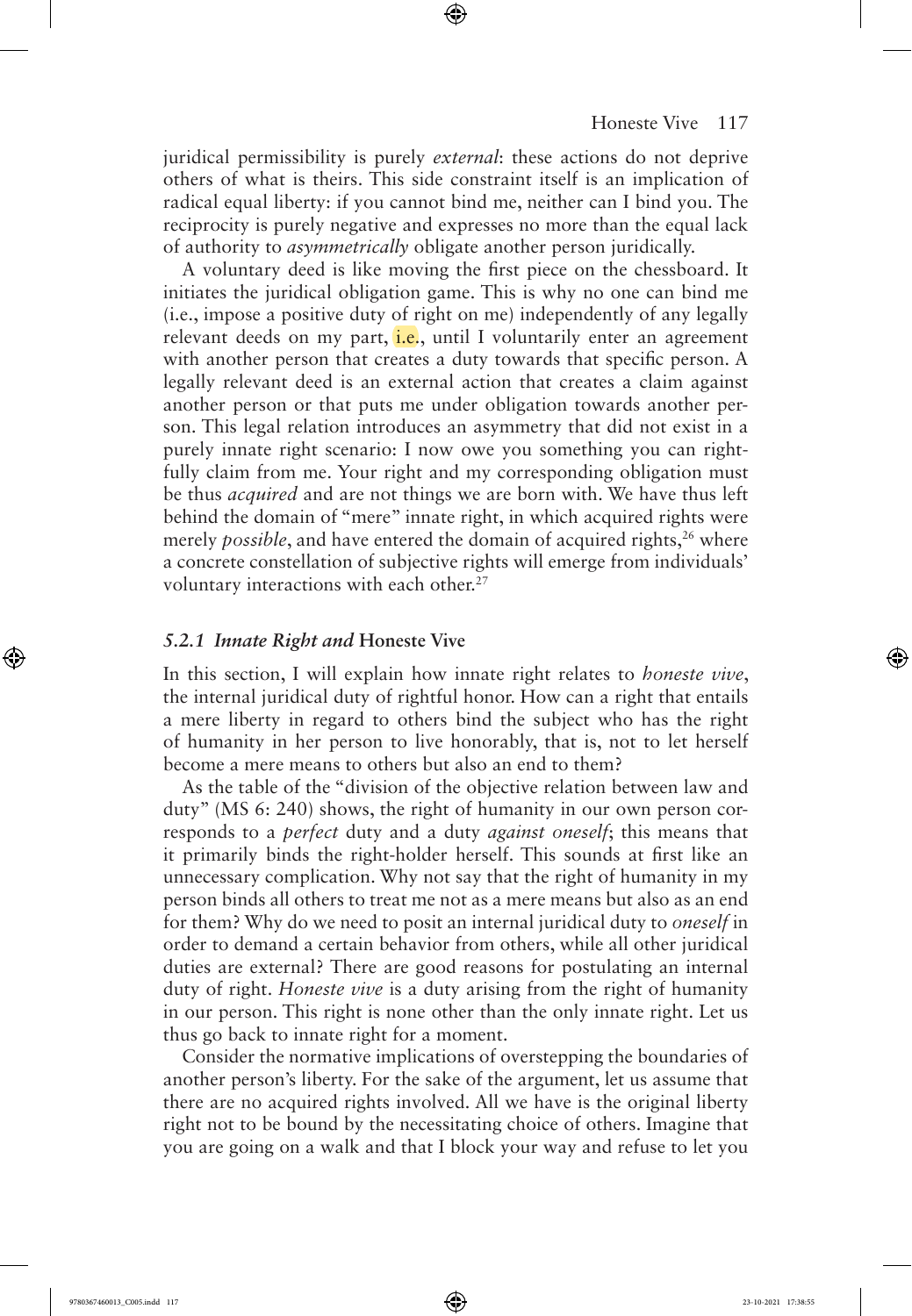pass. I am acting in a way that is incompatible with your innate right since I am imposing a constraint on your external freedom that I have no authority to impose and you have no juridical duty to accept. However, is it the case that *your* innate right binds me not to infringe on your liberty to move as it pleases you? Not quite. All it provides us is the idea that I have *no authority* to impose that constraint on you.<sup>28</sup>

⊕

One could object that if I impose an action on you I have no authority to impose, you are entitled to coerce me to protect your rights. After all, rightful coercion can be logically understood as "a hindrance to a hindrance to freedom" (MS 6: 231) or the negation of a negation of freedom. If so, one would always be authorized to coerce anyone who oversteps their authority or violates rights. However, innate right only authorizes doing to others what does not diminish or take away what is theirs. I may prevent you from curtailing the scope of my original liberty, but just because you did not have that right in the first place, not because I have the authority to coerce you.

This is the main difference between Kant's and Locke's accounts of the right to coerce in the state of nature. For Locke, whoever has the law of nature on their side (is "in the right") is entitled to coerce whoever violates the law of nature. Private persons are entitled to do justice with their own hands in the Lockean account. In contrast, for Kant "being in the right" does not give one the authority to coerce another. Genuine authority entails that those liable to it have a *duty of right* to subject themselves to the verdicts of that authority. Authority is thus a second-order 'power' or special moral capacity to impose legal obligations. No individual can *unilaterally* bind another in this way given our radical equality as persons, even though individuals can have legitimate claims against each other already in the state of nature. Although claim-rights in the state of nature can also be understood as a "power" of right-holders, as individuals they still lack the second-order power to coerce and interpret rights in a binding way for other persons. They have a first order power, but lack the second-order moral power I called authority.

My argument is that in a purely innate right scenario there is no positive interpersonal juridical obligation. There *is only a mutual lack of authority to bind*, as an implication of the radical innate equality of all persons. You overstep the boundary of your original innate right when you encroach on my liberty because imposing such an asymmetric constraint on me requires a moral power to obligate that is inconsistent with our equal juridical status. The authority to bind and constrain another person cannot be derived from innate right. Full-fledged legal obligation, that is, legal obligation that is *determined* by an omnilateral public authority, is only possible in a condition of public law.

Kant conceived *honeste vive* as a juridical duty against oneself, that is, an *internal* juridical duty because the conditions for a first-order power to impose a duty of right on others (interpersonally) do not yet obtain in a

⊕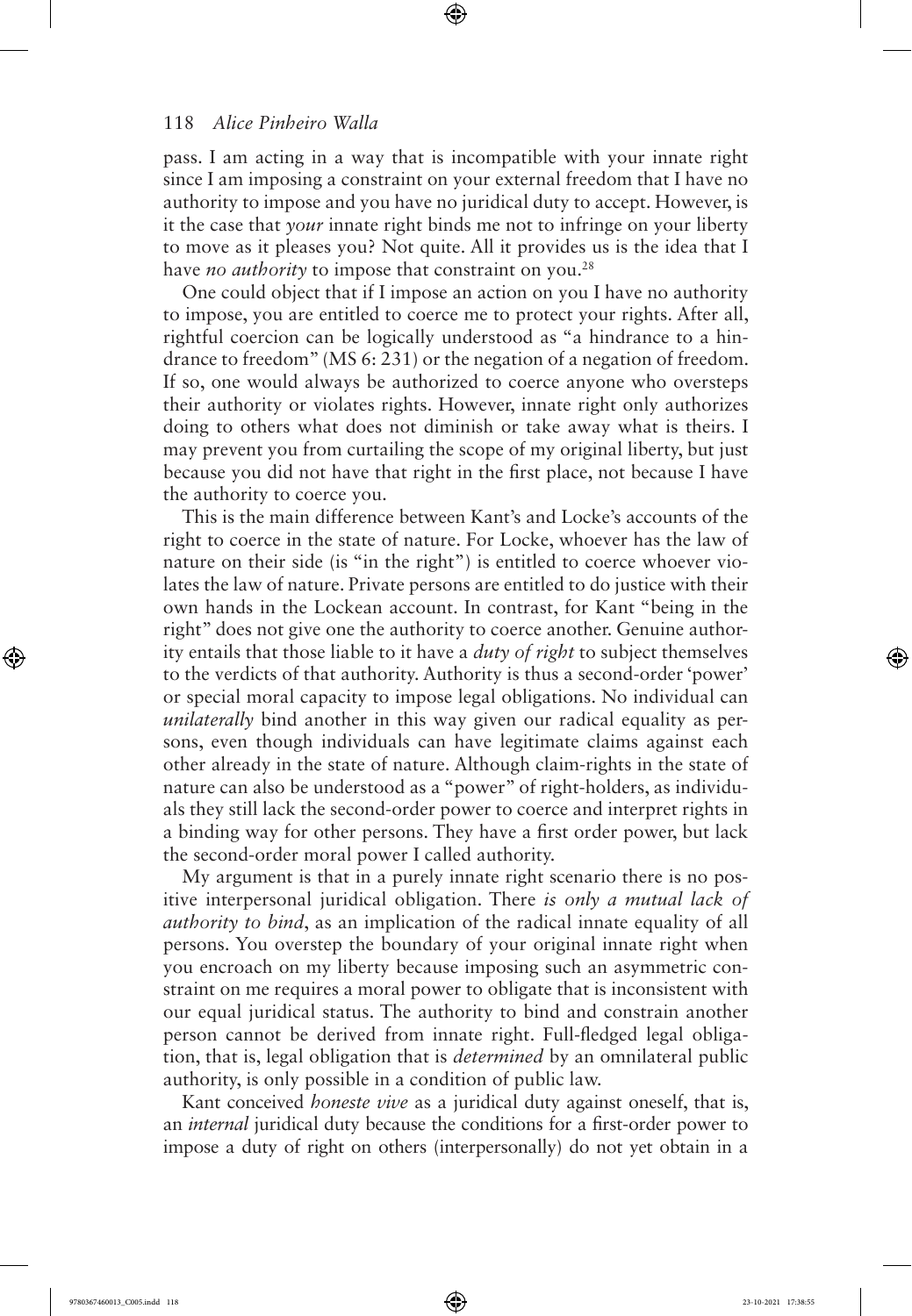purely innate right scenario. External freedom in the context of the only original right is only negative external freedom: it is mere liberty ("no duty of right not to x"). However, precisely because *honeste vive* is internal it can bind the subject who has the right of humanity in her person to insist upon her innate right, i.e., on her liberty from necessitation by another person.

⊕

This also explains why innate right belongs in the *prolegomena* of the Doctrine of Right.<sup>29</sup> Juridical obligation proper and the question of the authority to coerce only arise within the context of acquired rights in the state of nature. Only once the "external Mine and Thine" enters the picture do positive juridical duties emerge (albeit with no second-order power to coerce and interpret rights). Although the problem of authority becomes acutely pressing in a condition in which we have acquired rights but are still in the state of nature, it can only be solved through a *different modality of right*.

*Honeste vive* is a juridical duty that arises from the right of humanity in my person, i.e., it is the juridical duty that corresponds to the only innate right. One could interpret this internal duty as a requirement to resist the instrumentalization of one's own person. At the same time, the agent must affirm her own worth *externally* in regard to others. Although the juridical duty itself is internal (it binds the person who has the right of humanity in her own person), it is directed at other persons externally,<sup>30</sup> in the form of resistance to their behaviour. Because it is a juridical duty, the motive of the duty bearer for resisting instrumentalization is secondary. Motivation by an ethical motive is not required from a juridical perspective; motives such as pride, prudence, or fear equally satisfy *honeste vive*. One's *external compliance* is crucial for satisfying the duty.<sup>31</sup> Therefore, even though *honeste vive* is an internal duty, its internal character refers to whom is bound by the duty. Compliance with the duty is nevertheless external, like all juridical duties. The requirement does not concern the quality of one's maxims, but only one's external actions in regard to others.<sup>32</sup> *Honeste vive* is thus an internal juridical duty not because it lacks a reference or relation to other persons, but because as the correlate duty of innate right, it is also *original* (i.e., not acquired). Since nothing external is originally mine (MS 6: 258), only the internal *mine* is original. *Honeste vive* is therefore the duty to live up to innate right (the right of humanity in our person) and the only juridical obligation possible prior to the introduction of acquired rights (before the legal deeds of persons).

## **5.3 How Is External Juridical Obligation Possible?**

The role of *honeste vive* in Kant's legal theory becomes clearer once we bear in mind which legal relations are absent from it and from the next modality of right, which is expressed by the second Ulpian formula *neminem laede* ("wrong no one!"). In this section, I will provide an interpretation of the Doctrine of Right as spelling out the conditions under

⊕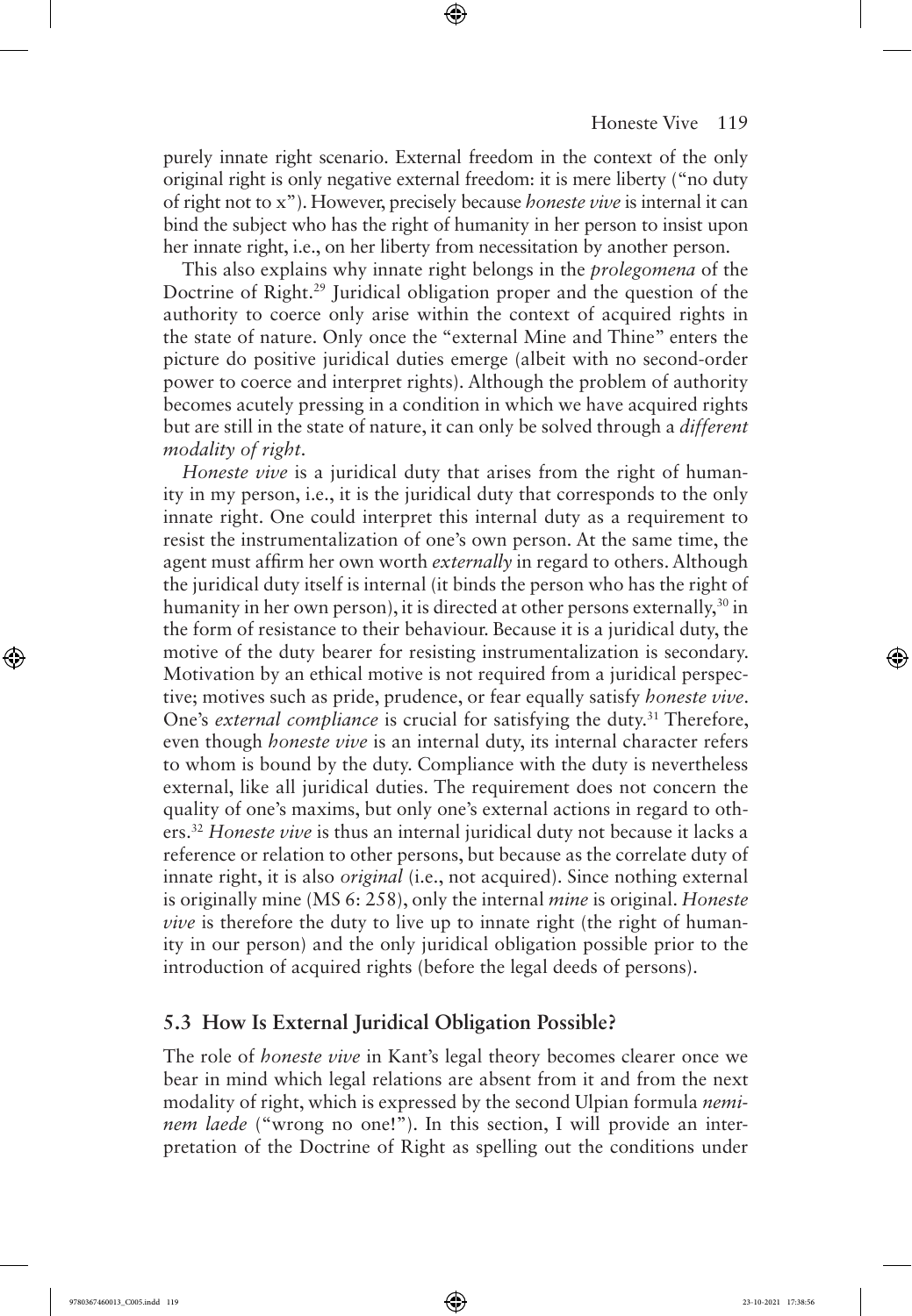which the normative incompleteness of *lex iusti* and *lex iuridica* can be resolved.33 By "normative incompleteness" I mean the moral impossibility of binding others unilaterally, as private persons. The different modalities of right we find in the Doctrine of Right illustrate the transition from the abstract idea of an initial state of mutual liberty from external duty (the *possibility* of legal obligation), through a condition of provisional acquired rights (the reality of first-order claim-rights with identifiable, but non-coercible corresponding juridical duties), and finally towards a condition in which fully-fledged external juridical obligation is morally possible (the *necessity* of legal obligation).

⊕

The second Ulpian principle of Kant's division of legal duties is *neminem laede*: "do not wrong anyone even if, to avoid doing so, you should have to stop associating with others and shun all society" (MS 6: 236). A wrong (Läsion, MS 6: 249) is a violation of the right of another. Not all kinds of immoral behavior towards another person amount to a wrong. To wrong someone *is to take away what is theirs* (without the entitlement or authority to do so).<sup>34</sup> What we are taking away from someone does not need to be a material object. It could be some other entitlement such as access to an opportunity that is arbitrarily denied to her while granted to others, but it must be something that is *external* and consequently *acquired*. Our first *external* juridical duty is thus not to deprive others of what is externally theirs, *i.e.*, their acquired rights.

Kant's elucidation of the second principle involves a disjunction: either do not harm others in ways that wrong them (when interacting with them) or avoid associating with them altogether. This disjunction plays an important role for the next Ulpian principle of the division, *suum cuique tribue* ("give each what is theirs"). Assuming that we cannot avoid interaction with others altogether,<sup>35</sup> merely continuing in a state of nature *constitutes in itself* a wrong in a formal sense (MS 6: 307fn). But what is a formal wrong?

Given the intention to be and to remain in this state of externally lawless freedom, men do one another no wrong at all when they feud among themselves; for what holds for one holds also in turn for the other, as if by mutual consent (*uti partes de iure suo disponunt, ita ius est*). But in general they do wrong in the highest degree by willing to be and to remain in a condition that is not rightful, that is, in which no one is assured of what is his against violence. (MS 6: 307-8)

Because there is no authority of interpretation in the state of nature, there is no unified, binding standard for determining what constitutes a material wrong (*materialiter*). A material wrong is the violation of a subjective right, that is, the right of a particular person. The only wrong one can identify that is not subject to disagreement in interpretation is a formal wrong, that is, it is a wrong *in general* (*überhaupt*) and in the highest degree to remain in the state of nature. No particular person is thereby wronged, but we do wrong in general by not entering a state in

⊕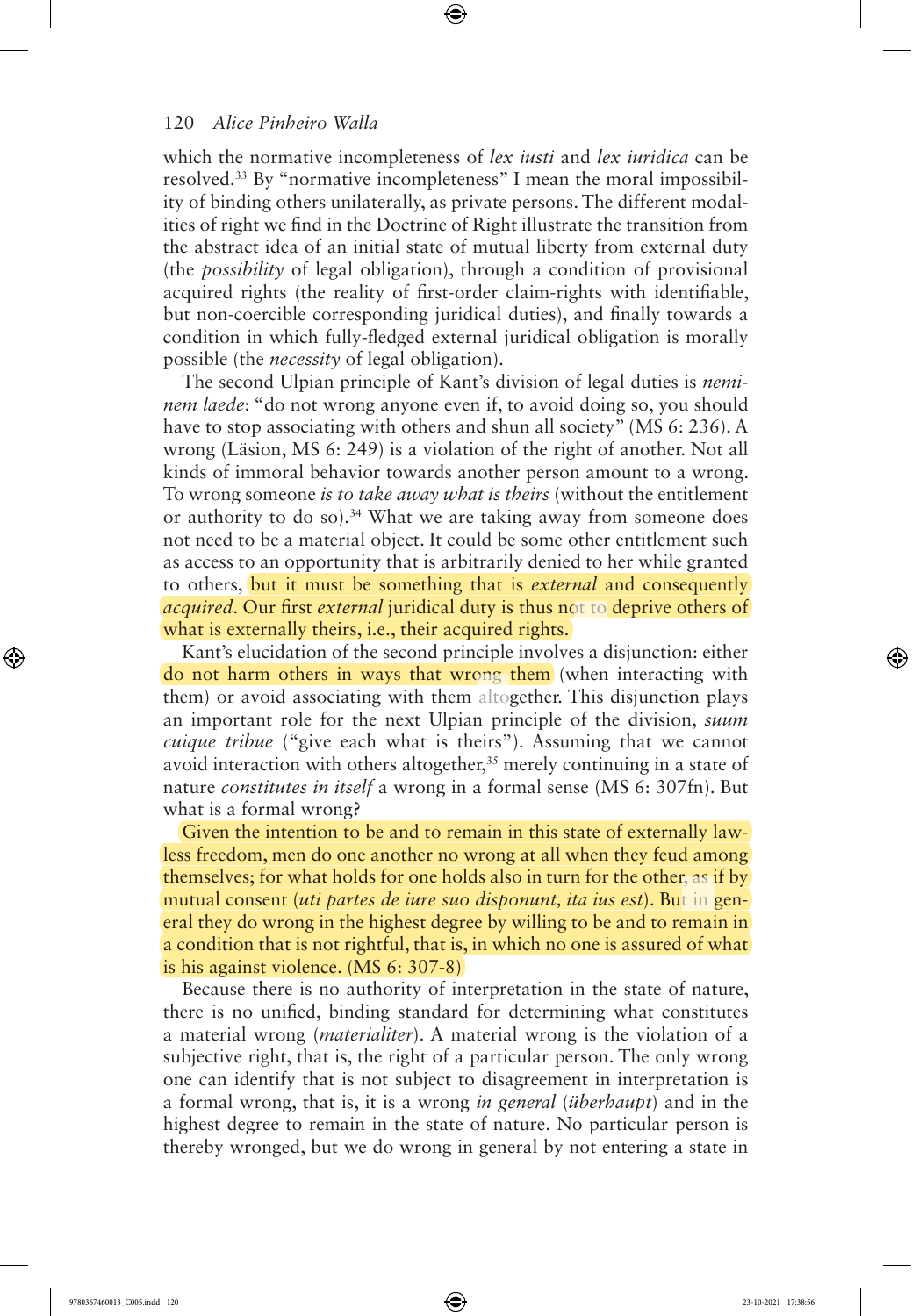which material wrongs can be determined for everyone. Our duty is thus to "enter a condition in which what belongs to each can be secured to him against everyone else."<sup>36</sup>

⊕

This distinction between what is merely formally wrong and what is also materially wrong has many applications in the doctrine of right. An enemy who, instead of honorably carrying out his surrender agreement with the garrison of a besieged fortress, mistreats them as they march out or otherwise breaks the agreement, cannot complain of being wronged if his opponent plays the same trick on him when he can. But in general they do wrong in the highest degree, because they take away any validity from the concept of right itself and hand everything over to savage violence, as if by law, and so subvert the right of human beings as such. (6: 308n)

It is significant that the wrong one can unequivocally identify in the state of nature is a *formal* wrong while material wrongs (violations of subjective rights) remain undetermined. The problem is not that it is not possible to recognize when someone violates my acquired right or when I violate someone else's right. We can recognize rights and their violations through reason. Although it may be *objective* (that is in accordance with reason), the problem is that this is nevertheless a *private* judgment.<sup>37</sup> This explains the normative shortcoming of private rights in the state of nature: the fact that, as a private person, no one has the authority to bind others to accept her interpretation of material wrongs, even if her judgment about rights is *correct*. The problem is therefore not epistemic, but about the possibility of imposing a duty of right on another to follow my private judgment.<sup>38</sup> *Legal certainty*, which becomes possible only in a condition of public justice, that is, in the next modality of right, is not primarily about "getting rights right" but about making rights *public* and consequently omnilaterally binding. Legal certainty thus solves primarily the problem of authority and juridical obligation, and not an epistemic problem about the correct interpretation of rights and of rights violations. Indeed, Kant gives several examples where the verdict of a public court of justice departs from what we would deem objectively just, by following our reason.<sup>39</sup> It is significant that Kant does not regard this discrepancy as a reason not to obey the law or as undermining the legitimacy of the legal system.

The third Ulpian formula commands *to give each what is theirs*. It should not be confused with "distributive justice" as understood in contemporary political philosophy. Distributive justice in Kant's legal theory is a condition under which it is possible to *determine* what belongs to each in case of rights disputes as *juridically binding* for all parties. For this we must subject ourselves to common public laws under a public authority that *represents* each one of us, since only public institutions have authority of interpretation and of enforcement.<sup>40</sup> Representation is thus crucial for the possibility of juridical obligation. The idea of representation presupposes

⊕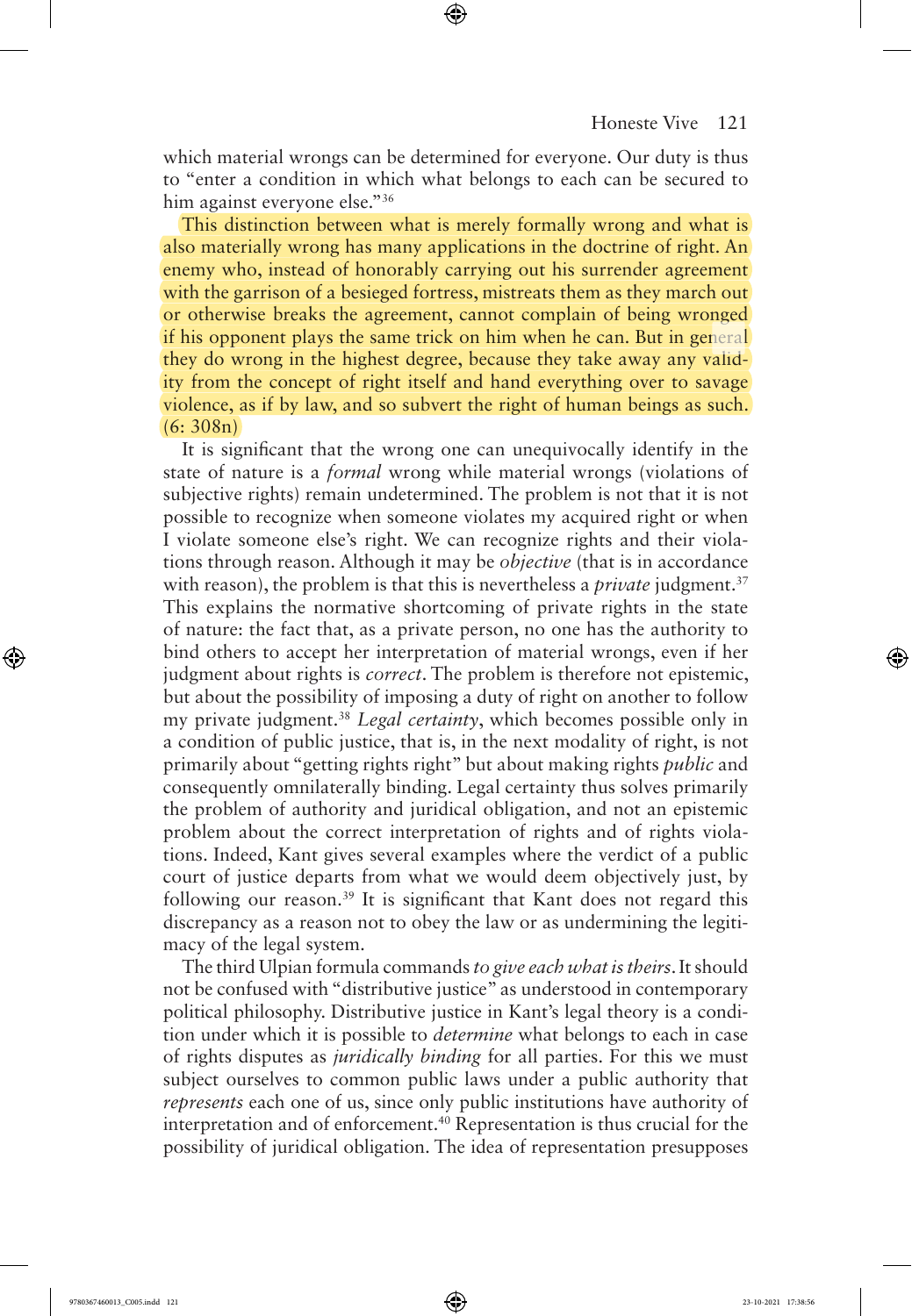equality before the law, which "replicates" the radical equality of the original innate right in the public condition. The law binds us all equally when we are all symmetrically subject to the law and no one is above the law (see TP 8:290, MS 6:314). This is why Kant has been identified as one of the pioneers of the idea of rule of law or *Rechtsstaatlichkeit*. 41

⊕

While the civil condition should indeed "secure" the rights of everyone, Kant's argument for the duty to enter a condition of public right is not primarily the protection or the provision of rights. Although some of Kant's formulations support the security argument, my view is that the primary function of the civil condition is the fact that it provides the *omnilaterality* required for the authority to determine what is lawful and to enforce that interpretation. This omnilaterality is achieved through political representation and publicity.

#### *5.3.1 A Modal Theory of Juridical Obligation*

So the above three classical formulae serve also as principles for dividing the system of duties of right into *internal* duties, *external* duties, and duties that contain (*enthalten*) the derivation of the latter from the principle of the former by subsumption. (MS VI: 237)

The above passage seems to indicate that "to give each what is theirs" follows as a conclusion from the former two Ulpian principles. This passage has led to much confusion, accentuated by the view that *honeste vive* is an ethical principle.<sup>42</sup>

By internal duties, Kant clearly refers to *honeste vive*; by external duties, to *neminem laede*. The question is: what are "duties that involve the derivation of the latter from the principle of the former by subsumption"? From the order of Kant's enumeration, it is clear that the duties in question are the ones of *lex iustitiae distributivae* (*suum cuique tribue*). A condition of public justice *contains* the duties of *lex iuridica* (external duties), which are derived from the principle of the former (internal duty). However, these external duties are brought under a condition of public justice *by subsumption*.

In the interpretation I am proposing, "by subsumption" refers to the "inclusion" of external duties under the third category of duties, and not to their derivation (*Ableitung*) from the principle of internal duties. "Ableitung" and "Subsumption" are two distinctive moments concerning external duties: first they are derived and then subsumed. How are external duties derived from the principle of internal duties? And how are external duties then subsumed under public right (*lex iustitiae distributivae / suum cuique tribue*)?

"Subsumption" means bringing a particular under a more general concept or rule. This leads to a greater degree of unity and systematicity in knowledge (KrV A 304/B 360 f). "By subsumption" the external duties of private right (which are possible already before a condition of public justice

⊕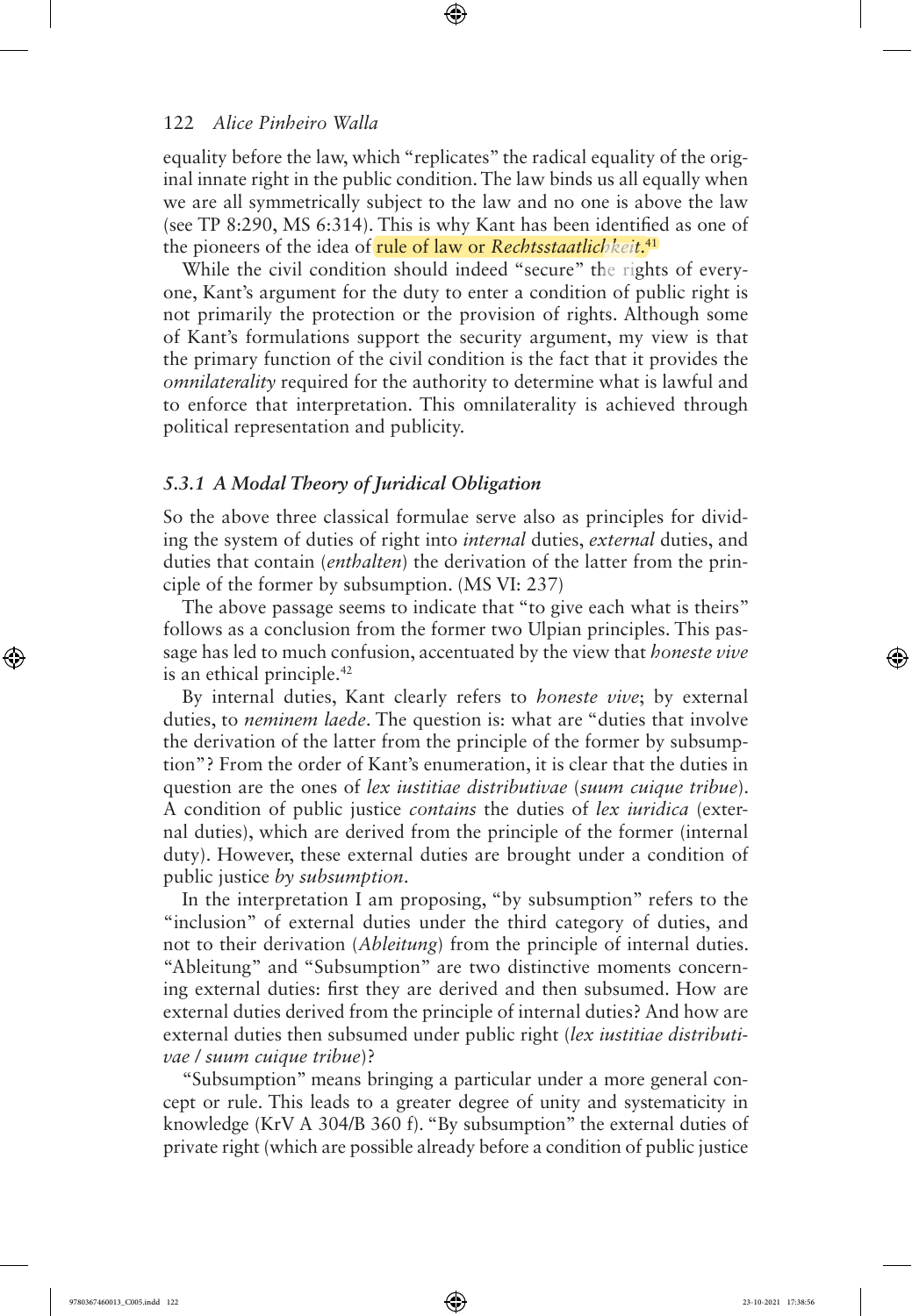#### Honeste Vive 123

is implemented) are brought under public right, that is, they are "imported" or taken over from the pre-civil condition into the civil condition. Private right is not created through public right; private rights are prior to a condition of public justice.<sup>43</sup> When subsumed under public right, private rights are *determined* by the statutes of a given historical (empirical) legal order. Unlike what one may assume, it is not reason itself that *determines* rights; although we can know through reason already in state of nature what is *objectively* right, the problem is that what is objectively right is not yet externally or interpersonally binding; this can only be achieved by an empirically given system of public laws (which is from the perspective of reason merely *subjective*).<sup>44</sup> Paradoxically, only a positive system of laws, as long as it is public and representative, can bind all those subject to it. Its *omnilateral character* (the fact that only the law rules and no one is above the law) functions as a proxy for the consent of all (the legal order can be regarded as genuinely arising from "the united will of all").

⊕

My "modal" interpretation of the transition to public right is an alternative to "instrumentalist" positions which regard public right as a *means* to avoid domination, disagreements or conflict concerning rights. My argument is that a public condition is required for altering the modality of rights we already have in the state of nature (although new rights may be created and only exist in a public condition). This modality of rights (*necessity* as opposed to mere *reality*) is achieved through omnilaterality, which is the necessary condition for full-fledged juridical obligation.

Julius Ebbinghaus interpreted subjection to a common authority with the power to impose laws as a condition for reconciling two aspects implicit in external freedom, which he formulates as a two-fold precept: "do not reduce yourself to an object of another men's arbitrary power, nor other men to objects of your own." However, Ebbinghaus notes that someone who restricts her own liberty and does not make others mere objects of her arbitrary power may easily become vulnerable to the arbitrary power of others, which would contradict the very principle she is acting on.<sup>45</sup> Therefore, subjection to state power is necessary to ensure that someone who respects the rights of others will not have her own rights disrespected as a consequence. Ebbinghaus' argument for public justice is that state power provides assurance that it is not irrational to respect rights and that no one is unreasonably sacrificing herself for doing so. This "assurance argument" is strongly evocative of Hobbes, for whom the Leviathan ensured that laying down one's natural right to everything was not incompatible with self-preservation. Arthur Ripstein argued that Kant's version of the assurance argument is different from Hobbes':

The Hobbesian argument focuses on a strategic problem: nobody wants to be played for a sucker; absent assurance, nobody will ever perform and contracts will be factually impossible. The Kantian argument focuses on a moral one: nobody can rightfully be compelled to serve the

⊕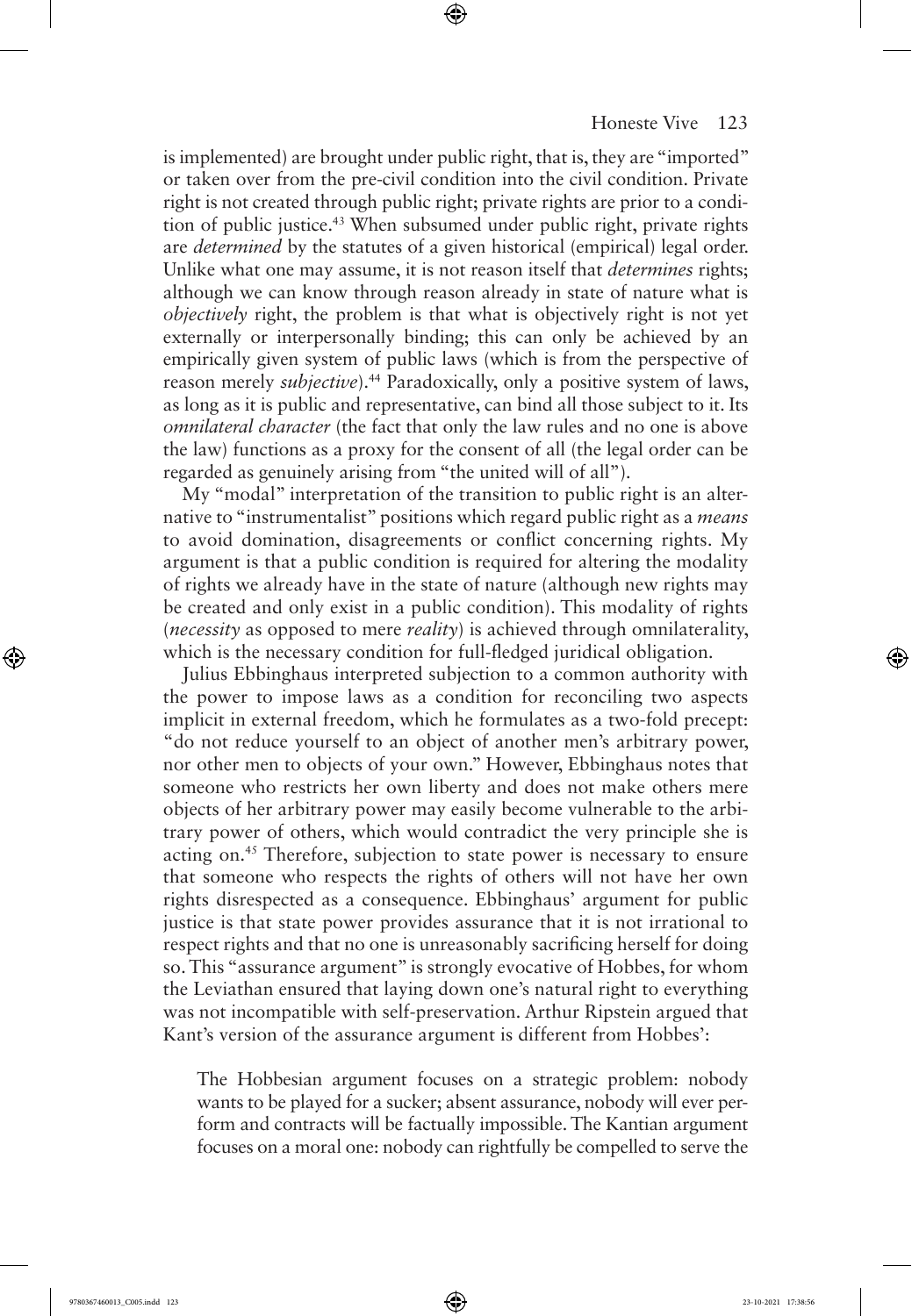purposes of another unilaterally. Absent assurance, first performance of contracts is an instance of a much more general moral problem: any act done on the basis of another person's claim to an external object is an instance of serving the purposes of another. It is permissible to serve the purposes of another, but each person is entitled to decide whom to cooperate with, so there can be no obligation to do so.<sup>46</sup>

⊕

Assurance arguments for political obligation presuppose the idea that discharging one's duty is conditional on the conduct of others. Reciprocity is required to avoid a contradiction of the principle with itself. For Hobbes, compliance without guarantee of reciprocity violates prudential rationality and enlightened self-interest. In contrast, Ripstein argues that for Kant the problem of assurance has a *moral* dimension. Assurance is necessary because "all obligations of right must be within a system of right 'in accordance with universal law'". This means that

the only obligation of right you can owe to another person must be part of the system of reciprocal limits; they have no right to compel you to do what you would have had an obligation to do had such a system been in place.<sup>47</sup>

Without equal assurance, one's respect for the acquired rights of another would be none other than an instance of instrumentalization. Unless we all respect rights, we open the door to the possibility of domination and exploitation of one's rightful conduct. Genuine obligation is only morally possible in a system in which everyone is reciprocally bound.

Ripstein is correct to stress that the problem for Kant is a moral, not prudential one. However, is the source or the problem indeed a lack of mutual assurance? In the interpretation I am proposing here, the problem lies instead in the mutual *lack of authority* to impose an obligation on each other. This is what gives rise to the moral problem Ripstein describes.

The problem is not that we need a guarantee that others will reciprocate in respecting rights; the problem is that none of us has the authority to bind each other in the way described by Ripstein. Our very equality as private persons morally precludes such legal relations. The secondorder power to determine rights in an omnilaterally binding fashion can only be achieved through a public legal order, which provides a binding standard for adjudication, albeit an imperfect one in existing legal orders. This is why only a condition of public justice can change the *modality* of the rights already existing in the state of nature by turning the "reality of rights" (provisional rights) into the "necessity of rights" (peremptory rights, although only relative to that specific legal order).<sup>48</sup>

# **5.4 Conclusion**

An obligation cannot arise for anybody, however, except what he himself incurs (*omnis obligatio est contracta*). Thus nobody can acquire through unilateral will.<sup>49</sup>

⊕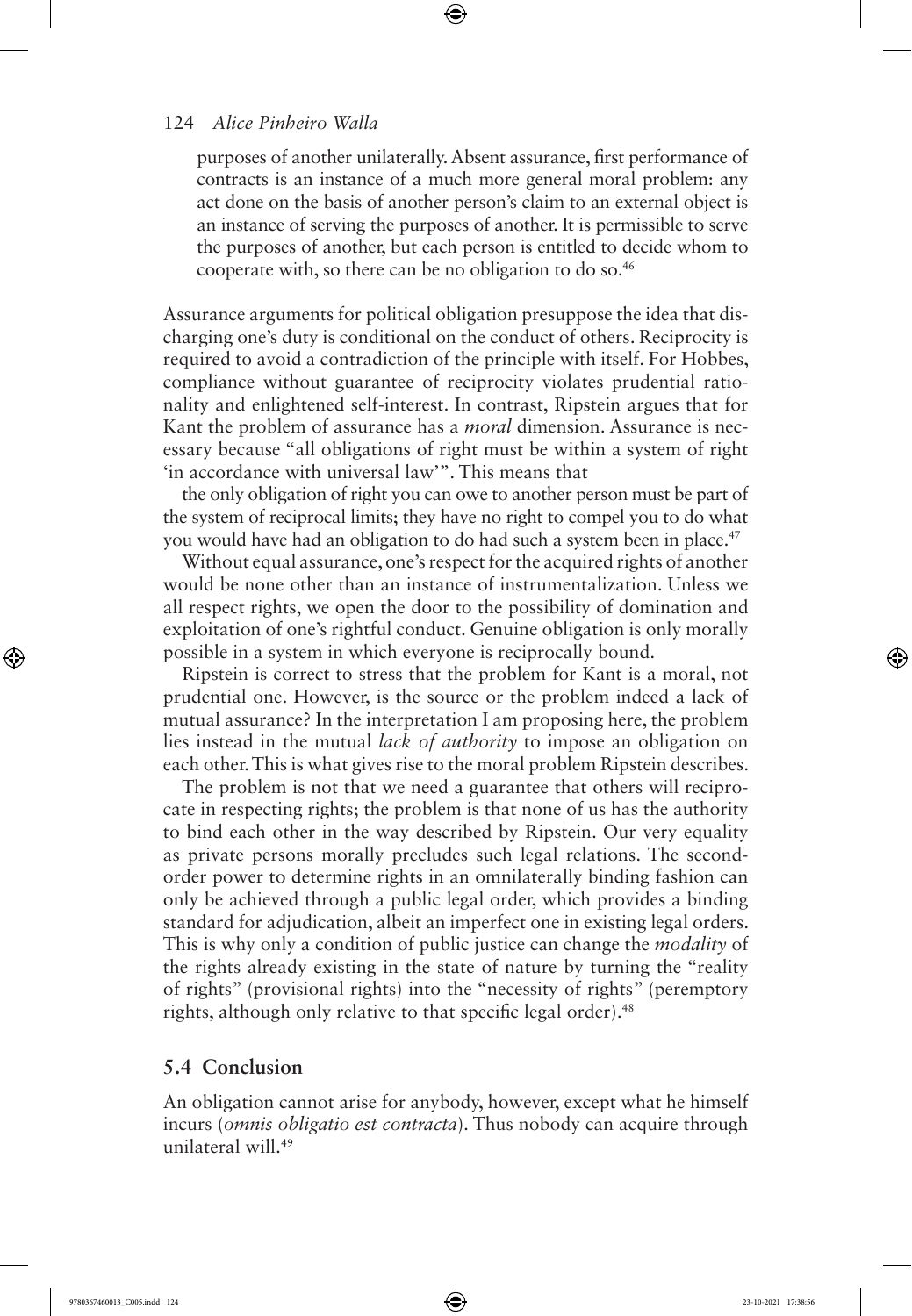#### Honeste Vive 125

All obligation, whether ethical or juridical, must be understood as *self-imposed* in order to be genuinely binding (*omnis obligatio est contracta*). However, the way in which external juridical obligation can be regarded as self-imposed is different from the way ethical obligation is self-imposed, although transcendental freedom and moral personhood, i.e., the possibility of being under an obligation, is the common basis of ethical and juridical duties alike. The juridical domain concerns freedom from an *external* perspective, as opposed to the internal freedom which is the concern of ethics and the domain of individual moral autonomy. Although Kant himself does not establish this analogy explicitly, I argued that the *rule of law* in the juridical domain can be understood as the correlate of individual autonomy in the ethical domain. In other words, the rule of law is the "external version" of moral self-legislation.

⊕

Some commentators have suggested that the idea of a Kingdom of Ends should be understood as a form of political association or as involving political aspects.<sup>50</sup> This suggests that the legal and political domain is a different application of the moral law as presented in Kant's *Groundwork to the Metaphysics of Morals*. I think this is misleading. The Kingdom of Ends formula illustrates the idea of the will of every rational being as a universally legislating will (GMS IV: 431). Because the moral law is objective and universal for all rational wills, when I give myself the moral law (when I "self-legislate"), I can be regarded as *ipso facto* legislating *for* everyone else and *with* all others. The idea of determining one's own will according to a universally rational principle allows us to imagine all possible rational wills as systematically united with each other in a system of rational ends that is analogous to a system of nature (GMS IV:433f). Despite the image of a commonwealth, the Kingdom of Ends is neither a prototype nor meant to regulate a legal-political association. The Kingdom of Ends is instead an attempt to bring an abstract moral idea closer to our senses and also to show that Kant's theory of autonomy can accommodate the intuitions from the moral theories before him, in this case, Leibniz's "kingdom of grace."<sup>51</sup> The problem of right and the question of politics only arises for a plurality of embodied rational beings in space and time; they do not arise for rational beings regarded as mere noumena, as in the Kingdom of Ends.

The Kingdom of Ends generates the idea of a community by multiplying the same rational being and realizing that if their wills are determined by the moral law, their subjective ends will be co-possible, as in a system of natural ends; the difference between these rational beings is only numerical. Their systematic union is possible because intrapersonal autonomous law-giving is also valid interpersonally, provided only autonomous beings are involved. Mutual legislation in this sense requires neither external laws nor politics. To legislate for myself is already to legislate for and with all other rational beings. Despite the image of a systematic union with other rational beings, one is not legislating with others but always on one's own.

⊕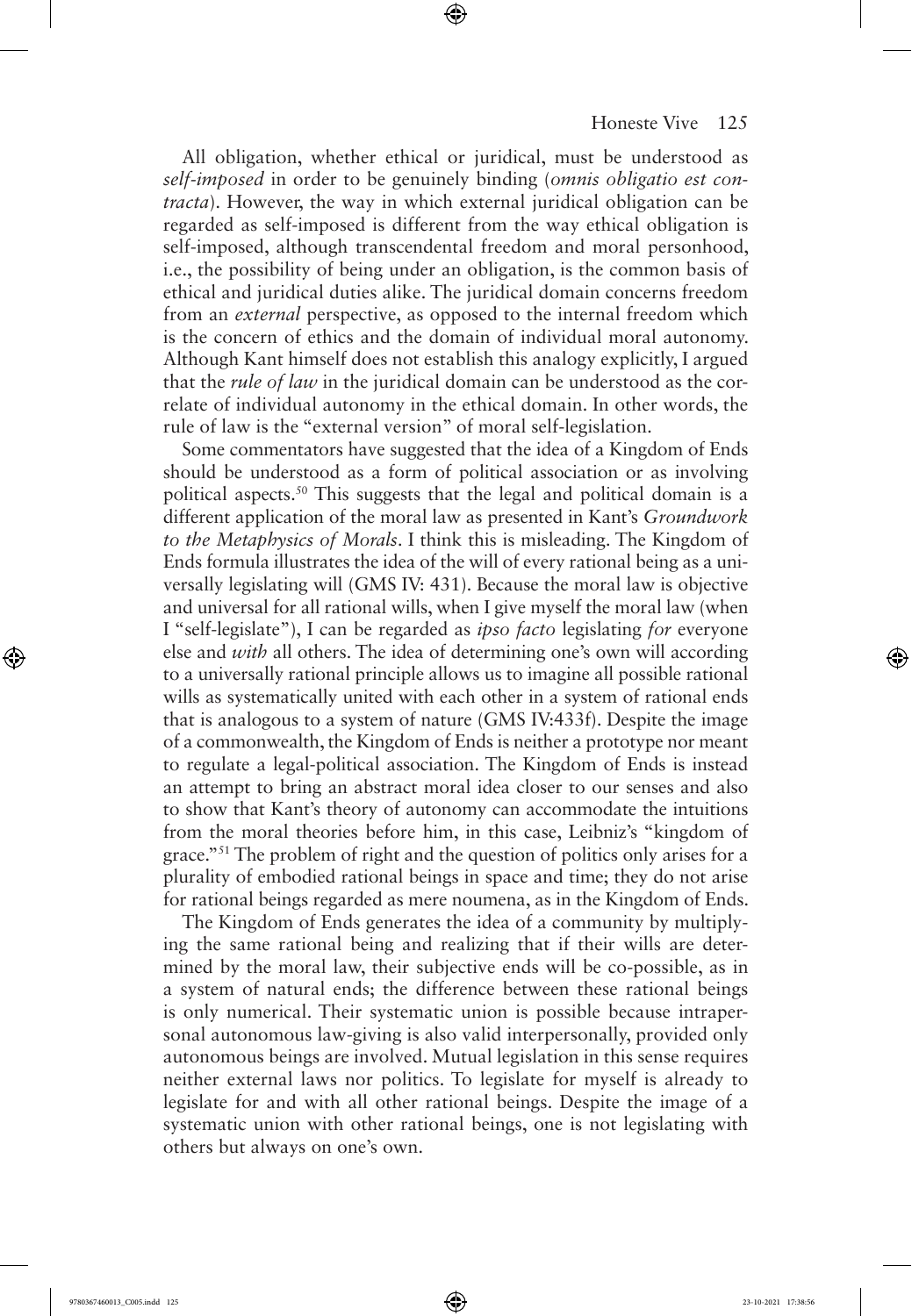Public laws in a civil condition are the necessary conditions for the moral possibility of imposing positive external juridical duties on others, just as subordinating our wills to the moral law is the necessary condition for moral autonomy. But the question of bindingness requires different solutions in the internal and external scenarios, respectively.

The task of Kant's legal theory is to spell out the conditions under which one can impose duties on others *externally*. One may think that there is something *intrinsic* about rights that justify the duties of others to respect them. Although this is correct both from a juridical and from an ethical perspective, the question of my unilateral authority to bind you is not exhausted by the content of my right or by my correct judgment about rights. It is not a mere epistemic question.

Ethical obligation is only possible if we determine our wills by the moral law (our maxims must satisfy certain formal constraints to qualify as universalizable). We must be able to will such maxims of our own accord, through "self-necessitation." In contrast, imposing obligations *externally* on others must be possible independently of the quality of their volition and yet not be mere violence. If duties of right are to be *genuine* obligations they must somehow also qualify as "self-imposed." The argument I developed in this chapter was an attempt to explain how Kant's theory of legal obligation "replicates" the structure of his theory of autonomy in the juridical domain, in order to account for the possibility of external juridical duties.

*Honeste vive* tells us that our first juridical duty is to live up to the requirements of the right of humanity in our persons. At the same time, it contains *in nuce* the monumental task of the Doctrine of Right.

## **Notes**

⊕

- 1 Kuehn (2004, 324).
- 2 There are debates in the literature whether being worthy of dignity must be "earned" by living up to the standards set by the moral law or if already the mere moral *capacity* to determine one's will in accordance with the moral law suffices to establish one's status as a bearer of dignity. In my discussion, I will assume the second interpretation, in the sense of a minimal respect owed to every person, even a morally evil one, although I will not be able to develop this view here. For a proponent of the "enactment view" of dignity see Sensen (2009). For the "moral capacity view," see Wood (1999, 118), and the discussion in Bayefsky (2013, 821).
- 3 Bayefsky (2013).
- 4 As Bayefsky (2013) notes, stigmatization can severely impact one's sense of self-respect and consequently one's moral practice. For instance, permanently stigmatizing criminal offenders can encourage them "to turn to sub-groups in which breaking the law is not considered shameful in order to derive various goods, including esteem" (830). Kant's concern about individuals' place in the social world denotes a sensitivity to the social conditions required for living with dignity, which also takes into account the way we are perceived and valued by others. Bayefsky (2013, 823).

9780367460013 C005.indd 126 23-10-2021 17:38:56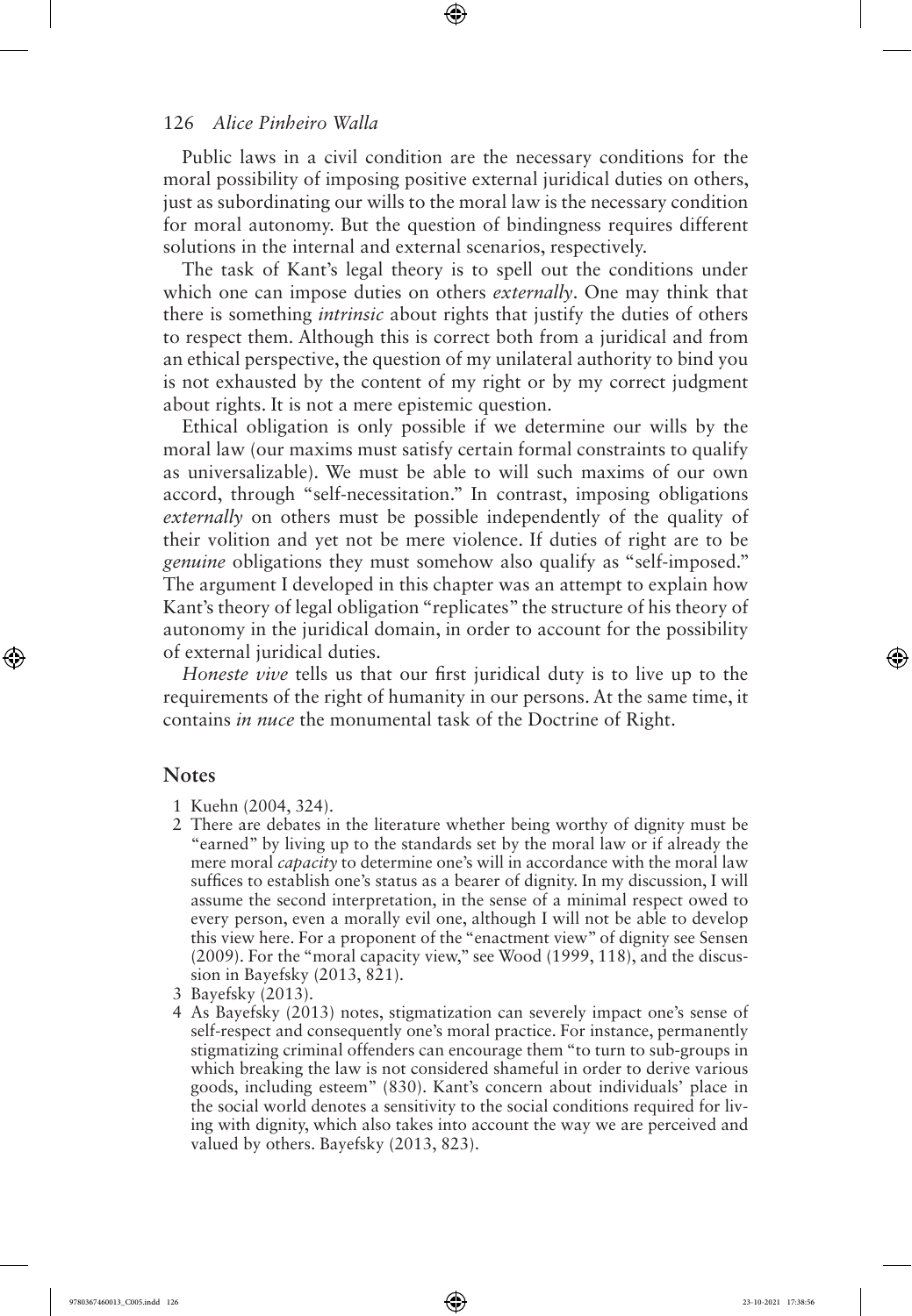5 References to Kant's writings give the volume and page number(s) of the Royal Prussian Academy edition (Kants gesammelte Schriften). I use the following abbreviations: GMS = Grundlegung zur Metaphysik der Sitten/ Groundwork to the Metaphysics of Morals; KpV = Kritik der praktischen Vernunft/Critique of Practical Reason; KrV = Kritik der reinen Vernunft/ Critique of Pure Reason; MS = Die Metaphysik der Sitten/The Metaphysics of Morals (which includes the Doctrine of Right and the Doctrine of Virtue); TP = Über den Gemeinspruch: Das mag in der Theorie richtig sein, taugt aber nicht für die Praxis/'On the Common Saying: That May Be Correct in Theory, But it is of No Use in Practice'; ZeF = Zum ewigen Frieden/Towards Perpetual Peace. I use the Mary Gregor and Jens Timmermann German–English edition and translation of the Groundwork (Kant 2011), and follow Bernd Ludwig's edition of the Doctrine of Right (Kant 2018).

Unless stated otherwise, all other English translations are from the Cambridge Edition of the Works of Immanuel Kant.

- 6 I will use "duties of right", "juridical duties" and "legal duties" interchangeably. 7 Pinzani (2005).
- 8 This "later moment" in which honeste vive is explained as obligation from the right of humanity in our own person is Kant's discussion of the only innate right (MS VI: 237) immediately after his taxonomy of juridical duties and rights.
- 9 "Externally" refers to actions regarded as phenomena or *facta* in the world (cf. MS 6: 230). Kant differentiates between the outward conformity of an action with the moral law (*legality*), from its morality, which also involves the motives of the agent. KpV 5: 71, 81, 118, 151–2. See also MS 6: 214, 225).
- 10 I would like to thank Adam Cureton for pressing me to elucidate this point.
- 11 An internal principle of willing is one that must be adopted freely by the agent herself. It cannot be imposed from outside without undermining its own rationale. Lawgiving that requires motivation from duty as the determining ground of the agent's choice is thus always internal (MS 6: 219).
- 12 I would like to thank Jan-Willem van der Rijt for pressing me to clarify my argument on this point.
- 13 Thanks again, Jan-Willem.
- 14 Another difference is that Hobbes' conception of rights is based on the natural law notion of self-preservation. Since each person has a right to preserve herself and there is no guarantee in the state of nature that others will not attack her, Hobbesian subjects have a right to do whatever they believe is necessary for their self-preservation. In contrast, for Kant self-preservation cannot be the basis of obligations, since no necessity can be derived from human nature, only from reason.
- 15 External obligation "proper" amounts to the capacity of person A to impose an obligation on person B on the basis of a right that A has. I will argue that this presupposes legal deeds from at least one of the involved parties.
- 16 Anything originally acquired must also be internal in Kant's theory of acquisition. Since *honeste vive* is the duty associated with innate right, as the only original right, it also makes sense that *honeste vive* should be an internal juridical duty.
- 17 This is the idea of the "Unschuldsvermutung". See Hruschka (2000).
- 18 Being an illegitimate child usually meant that one was born in a state of 'lawlessness,' although one was not considered a criminal or outlaw for that matter. It constituted a social stigma associated with legal disabilities. Kant thus seems to contradict innate *honestas iuridica* in his discussion of infanticide in MS 6:336 when he affirms that children born out of wedlock find themselves 'in the state of nature' and are thus outside state protection upon the occasion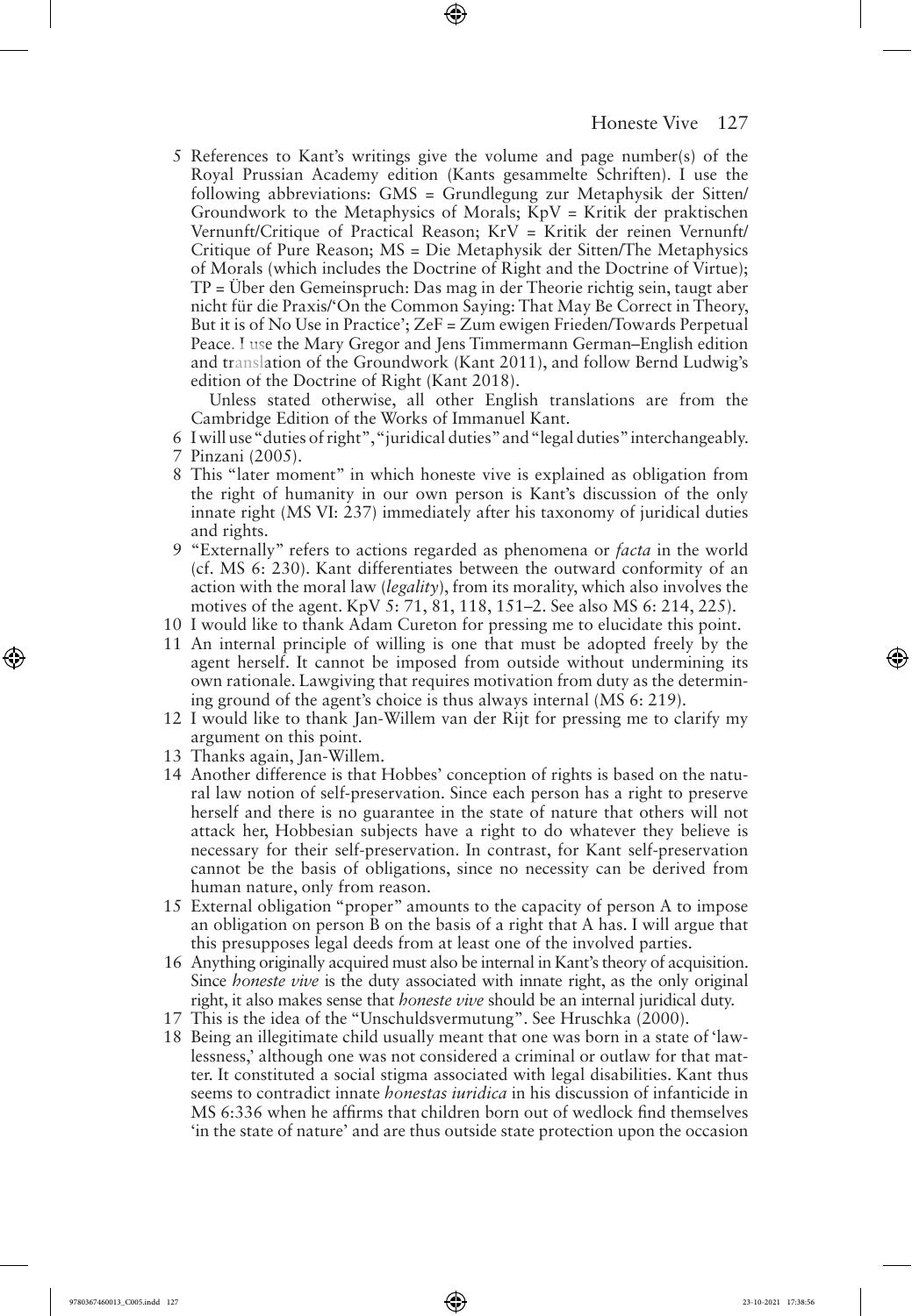of their birth, at least. However, Kant does not deny wrongdoing in the case of infanticide. He only denies the state right to inflict *the death penalty* on an unmarried mother who kills her newborn infant to preserve her honor in 18th-century Prussian society, given the 'barbaric' state of public opinion concerning women's reputation, and the status of the child. The argument is thus about legal punishment, and not about whether infanticide is a crime.

- 19 von Poten (2018).
- 20 Kant used Achenwall's *ius naturae* (in the 1763 edition) in his lectures on natural law. The surviving student notes from these lectures are the so-called "Naturrecht Feyerabend," after the student's name, who took the notes. For a translation, see Achenwall (2020).
- 21 §255, 2. *Datur contemtus, quo alter infamatus*.
- 22 Cf. Achenwall (2020): "*Hinc quilibet nascitur iustus, nemo infamis*" (Therefore, everyone is born just, and no one infamous). *Elementa Iuris Naturae*, §258. Note that Achenwall also uses the latin "iustus" for someone who hasn't committed a wrong.
- 23 One could object that there are some positive legal obligations that do not arise from our deeds. For instance, monarchs might have certain duties even if their ascent to the throne was not a deed of theirs; citizens must pay their taxes even if they did not participate in an original contract, etc. However, the first duty has to do with a public rule (being a monarch) and the second with being a citizen (or subject) of a certain political society. Both examples presuppose a condition of public justice, with the authority to impose these obligations. The juridical duties which *exclusively* presuppose deeds of the agent are thus juridical duties in the state of nature.
- 24 I owe this reading of the three *leges* as expressing the modalities of right to Boyd and Hruschka (2010, 58–62). The idea of different modalities of right is expressed in the three *leges*: *lex iusti, lex iuridica* and *lex iustitiae*. The content of a law or of a right may remain the same across different leges. But they acquire a different modality. The modality of law accounts for the specific way it is binding (or fails to be binding) and the source of its normativity.
- 25 Different modalities of right should not be confused with different stages in legal history (some 'immemorial time' in which human beings had only innate right and no acquired rights yet, or before people began appropriating land). The different modalities of right refer to the capacity of right-holders to bind others. The bindingness of legal obligation in the Doctrine of Right can be compared to the modality of the different imperatives in the *Groundwork* (GMS IV: 412–20).
- 26 Kant's separation between innate right and acquired rights is only methodological. His account of rights in the state of nature (prior to the implementation of a civil condition) corresponds to the private right section of the Doctrine of Right, while innate right is discussed in the "prolegomena" of the Doctrine of Right.
- 27 For the sake of simplicity, I am setting aside those status relations that do not fit this pattern of voluntary agreements such as parental rights. Here the idea is rather that of a fiduciary duty and its corresponding rights. For Kant's account of the rights of parents and children see Kersting (2007) Kersting, *Wohlgeordnete Freiheit*, Teil B chap. III (*Das auf dingliche Art persönliche Recht*), p. 248, and Ripstein (2009), Private Right I: Acquired Rights, pp. 72–3.
- 28 "No authority" is ambiguous and can mean two things: 1) I am not permitted to x (I would be overstepping my authority if I x; and 2) I am permitted to x, but my x-ing does not generate any obligation on your part. "No authority" actually means 1. For instance, I have no authority to kidnap you and keep your life under my control, because I think I am better at decision-making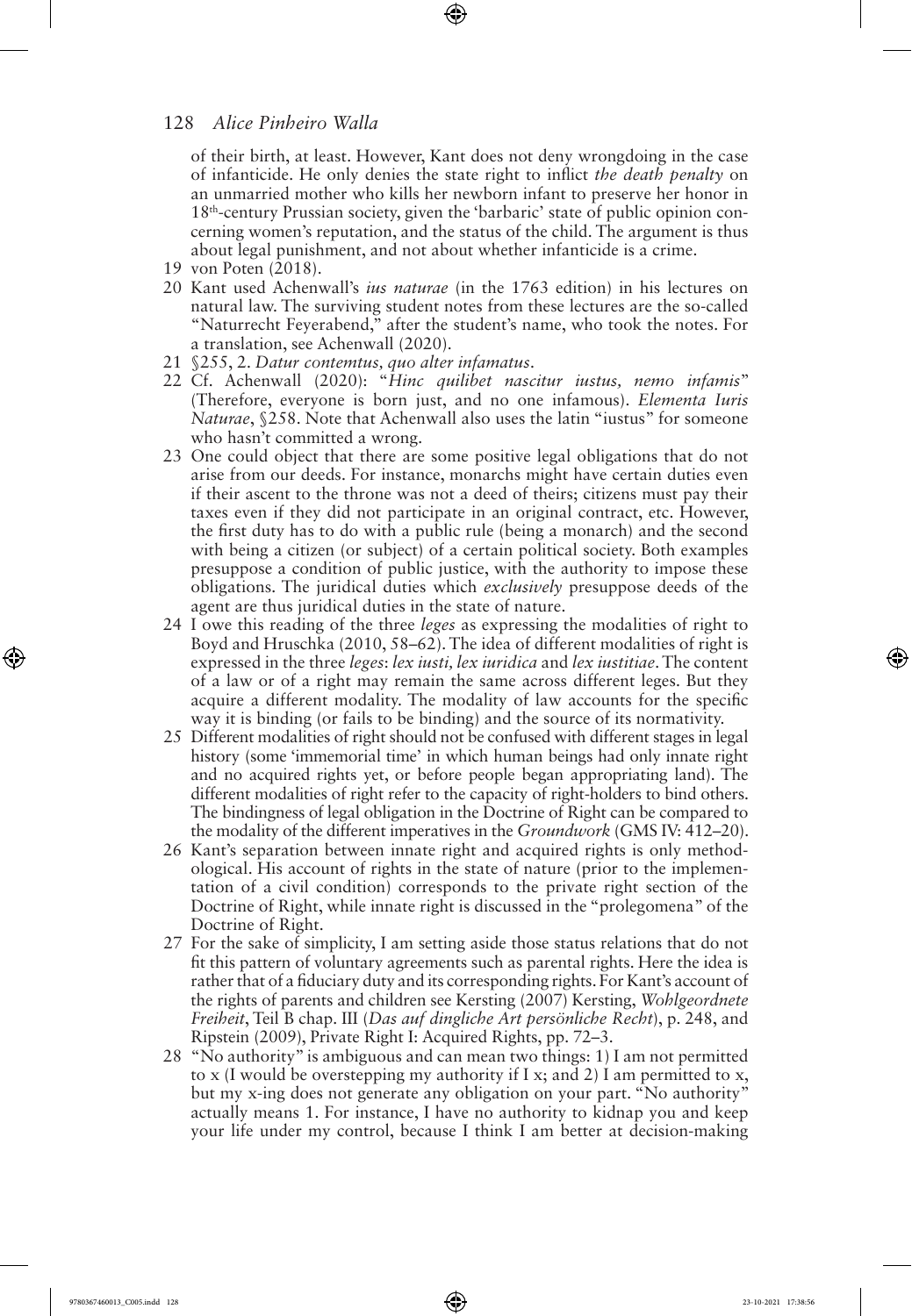than you are. The authorizations implicit in innate right (see MS 6: 238) correspond to 2. For instance, I am permitted to tell you some fake story, but it is up to you to believe me or not. I would like to thank Jan-Willem van der Rijt for making me aware of that ambiguity.

- 29 In contrast to my interpretation, Ludwig (1988, 101) argues that the internal "Mine and Thine" actually belongs in the Private Right section of the DoR since it counts as "natural right" in the sense described in MS 6: 241. Kant's reason for including it in the prolegomena would be to avoid the asymmetry of a higher division of the doctrine of right (MS 6: 238). However, placing it in the prolegomena also obscures the systematic role of innate right.
- 30 See Davies (2020).
- 31 Kant recognizes an indirect ethical duty to satisfy one's duties of right from duty (MS 6: 220–1). However, this obligation arises from an ethical perspective and is not required by right.
- 32 She can of course choose to satisfy this duty (as any juridical duty) also from an ethical motive. In this case the moral merit comes from her ethical motivation and is a "moral plus" which is however not required from the perspective of right.
- 33 The problem is actually only comparatively solved in a condition of public justice, since all peoples on the surface of the earth must be brought under public laws.
- 34 Do we wrong ourselves by violating honeste vive? One could argue that *volenti non fit iniuria* (those acting of their own accord do themselves no wrong). If I want to dispose of the internal mine in such a way that others treat me disrespectfully, I would also have the *authority* to do so. However, if one has a *duty* of rightful honor, it seems that we cannot dispose of the internal mine as one could choose to dispose of what is externally mine (which are *things* and not *persons*). The internal mine coincides with my legal personality. Therefore, to throw away my innate right would amount to negating my status as a subject of rights, which is a presupposition of my exercise of external freedom.
- 35 Since we cannot scatter ourselves indefinitely in the spherical surface of the planet and will impact each other externally at some point in time.
- 36 This formulation has been used to support the "assurance" interpretation of the duty to enter the civil condition, which I will reject in the following.
- 37 In contrast, the verdict of a court of justice is public and yet *subjective*, in the sense that it is bound by empirical principles (the positive laws of a given public order, procedural rules, etc.)
- 38 Pinheiro Walla (2014).
- 39 See, for instance, the "four cases" in RL 6: 297–308, "On Acquisition that is dependent subjectively upon the decision of a public court of justice": "So the question is here not merely what is right in itself, that is, how every human being has to judge about it on his own, but what is right before a court, that is, what is laid down as right. And here there are four cases in which two different and opposing judgments can result and persist side by side, both of which are true: one in accordance with private right, the other in accordance with public right."
- 40 A republican constitution follows the principle of separation of powers, so that the plenary power of the state is constituted in such a way as to serve the public will, and not the private will of privileged individuals. The form of a state is thus either republican (representative) or despotic. *Tertium non datur*: "Any form of government that is not *representative* is, strictly speaking, without form, because the legislator cannot be in one and the same person also executor of its will" (ZeF 8: 352).

9780367460013\_C005.indd 129 23-10-2021 17:38:56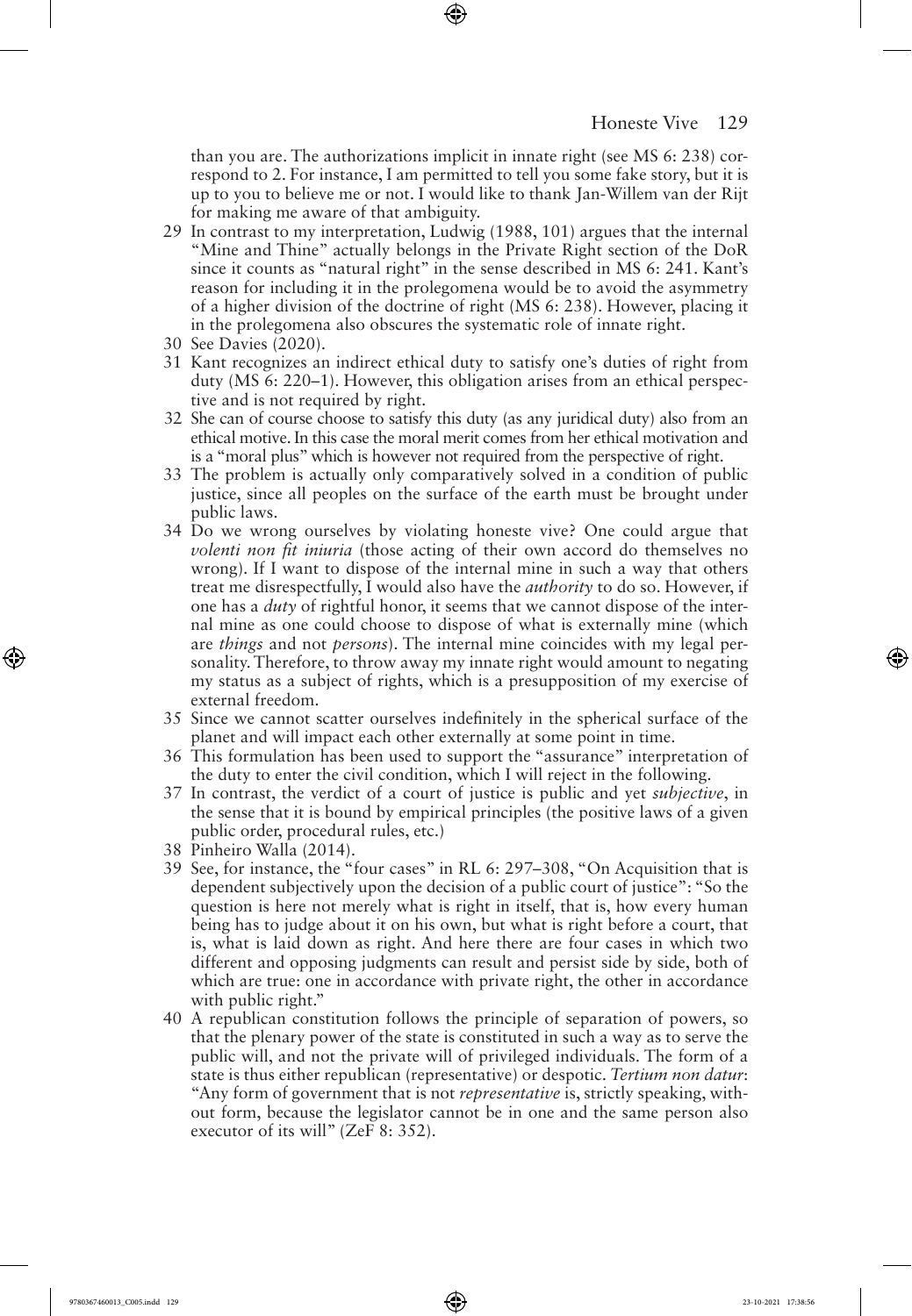- 41 Hruschka (2015, 13–14).
- 42 See Davies (2020).
- 43 The source of this misunderstanding is possibly Kant's claim that rights are provisional in the state of nature. See for instance Waldron (1996): "At its most general, the phrase "provisional acquisition" connotes the idea of some individual's best effort to figure out – unilaterally – what he is entitled to. But what people need is a system of property rights that reflects a single community determination of what each is entitled to." I would like to thank Ruhi Demiray for a discussion on this problem.

⊕

- 44 For an account of the distinction between objective and subjective judgments about rights and the conditions for juridical obligation see Pinheiro Walla (2020).
- 45 Ebbinghaus (1953).
- 46 Ripstein (2009, 165).
- 47 Ripstein (2009, 160).
- 48 Although "peremptory" is relative to the public system of laws in question, multiple public orders require international coordination and bilateral agreements for domestic rights to be valid transnationally.
- 49 Preparatory works to the Doctrine of Right, 23:219.
- 50 See for instance Jeremy Waldron, "All Kings in the Kingdom of Ends." NYU School of Law, Public Law Research Paper No. 13-39, July 3, 2018; Andrews Reath, 'Legislating for a Realm of Ends: the Social Dimension of Autonomy,' in Andrews Reath, *Agency and Autonomy*, Oxford University Press, 2006, pp. 173–96, and Monique Hulshof, "Political Aspects of Kant's Concept of 'Kingdom of Ends'." *Natur und Freiheit*, edited by Violetta L. Waibel, Margit Ruffing and David Wagner, Berlin, Boston: De Gruyter, 2018, pp. 1877–84. For a criticism of semi-political interpretations of the Kingdom of Ends, see Katrin Flikschuh, 'Kant's Kingdom of Ends, metaphysical, not political," in Jens Timmermann (ed.), *Kant's Groundwork of the Metaphysics of Morals. A Critical Guide*, CUP 2009, pp. 119–39.
- 51 See Jens Timmermann's commentary in Kant (2004, 132, note 62).

## **Works Cited**

⊕

- Achenwall, Gottfried. 2020. *Natural Law: A Translation of the Textbook for Kant's Lectures on Legal and Political Philosophy*. Translated by Corinna Vermeulen. Edited by Pauline Kleingeld. London: Bloomsbury Academic.
- Bayefsky, Rachel. 2013. "Dignity, Honour, and Human Rights: Kant's Perspective." *Political Theory* 41 (6):809–37.
- Boyd, B. Sharon, and Joachim Hruschka. 2010. *Kant's Doctrine of Right: A Commentary*. Cambridge: Cambridge University Press.
- Davies, Luke J. 2020. "Whence 'Honeste Vive'?" *European Journal of Philosophy* 1–16.
- Ebbinghaus, Julius. 1953. "The Law of Humanity and the Limits of State Power." *The Philosophical Quarterly* 3 (10):14–22.
- Hruschka, Joachim. 2000. "Existimatio: Unbescholtenheit Und Achtung Vor Dem Nebenmenschen Bei Kant Und in Der Kant Vorangehenden Naturrechtslehre." *Jahrbuch für Recht und Ethik / Annual Review of Law and Ethics* 8:181–95.
- Hruschka, Joachim. 2015. *Kant Und Der Rechtsstaat Und Andere Essays Zu Kant's Rechtslehre Und Ethik*. Freiburg: Verlag Karl Alber.